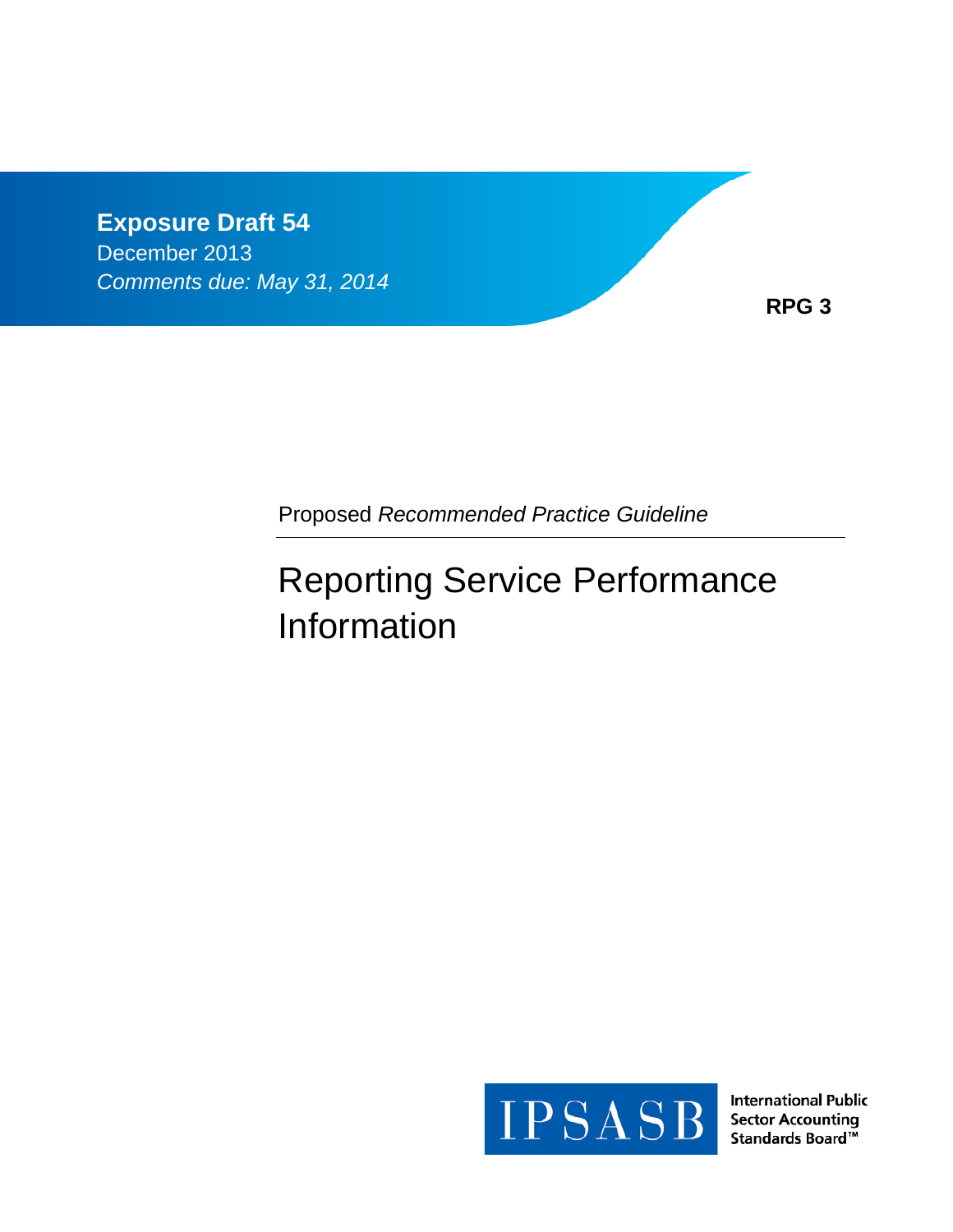

**International Public Sector Accounting** Standards Board™

This document was developed and approved by the International Public Sector Accounting Standards Board (IPSASB).

The objective of the IPSASB is to serve the public interest by setting high-quality public sector accounting standards and by facilitating the adoption and implementation of these, thereby enhancing the quality and consistency of practice throughout the world and strengthening the transparency and accountability of public sector finances.

In meeting this objective the IPSASB sets International Public Sector Accounting Standards (IPSASs) and Recommended Practice Guidelines (RPGs) for use by public sector entities, including national, regional, and local governments, and related governmental agencies.

IPSASs relate to the general purpose financial statements (financial statements) and are authoritative. RPGs are pronouncements that provide guidance on good practice in preparing general purpose financial reports (GPFRs) that are not financial statements. Unlike IPSASs RPGs do not establish requirements. Currently all pronouncements relating to GPFRs that are not financial statements are RPGs. RPGs do not provide guidance on the level of assurance (if any) to which information should be subjected.

The structures and processes that support the operations of the IPSASB are facilitated by the International Federation of Accountants (IFAC).

Copyright © December 2013 by the International Federation of Accountants (IFAC). For copyright, trademark, and permissions information, please see [page 28.](#page-27-0)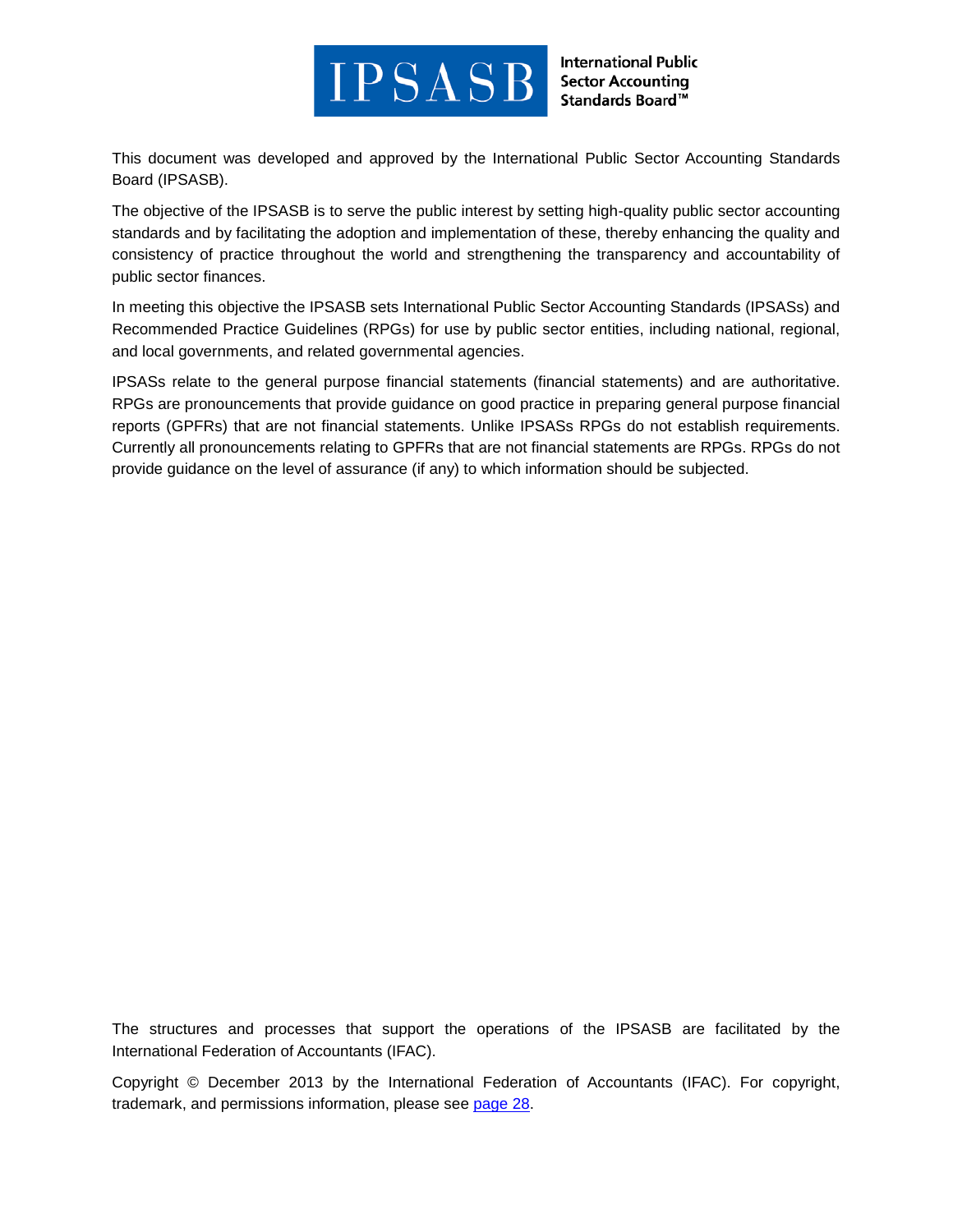## **REQUEST FOR COMMENTS**

This Exposure Draft 54 (ED 54), *Reporting Service Performance Information*, was developed and approved by the IPSASB.

The proposals in this Exposure Draft (ED) may be modified in light of comments received before being issued in final form. Comments are requested by May 31, 2014.

Respondents are asked to submit their comments electronically through the IPSASB website, using the "Submit a Comment" link. Please submit comments in both a PDF file and a Word file. Also, please note that first-time users must register to use this feature. All comments will be considered a matter of public record and will ultimately be posted on the website. Although IPSASB prefers that comments are submitted via its website, comments can also be sent to Stephenie Fox, IPSASB Technical Director at stepheniefox@ipsasb.org.

This publication may be downloaded free of charge from the IPSASB website: www.ipsasb.org. The approved text is published in the English language.

## **Objective of the Exposure Draft**

The objective of this ED of an RPG is to provide guidance on reporting service performance information.

## **Guide for Respondents**

The IPSASB welcomes comments on all the proposals in ED 54. Comments are most helpful if they indicate the specific paragraph or group of paragraphs to which they relate, contain a clear rationale and, where applicable, provide a suggestion for proposed changes to ED 54.

## **Specific Matters for Comment**

The IPSASB particularly values comments on the Specific Matters for Comment below.

#### **Specific Matter for Comment 1**

Do you generally agree with the proposals in the ED? If not, please provide reasons.

#### **Specific Matter for Comment 2**

Do you agree with the definitions in paragraph 8? If not, how would you modify them?

#### **Specific Matter for Comment 3**

Do you agree that the ED adequately addresses reporting of service performance information by entities at different levels within government, including situations where a controlling entity reports service performance information that encompasses that provided by controlled entities? If not, how would you modify the ED's coverage of this?

#### **Specific Matter for Comment 4**

Do you agree that service performance information should:

- (a) Be reported annually; and,
- (b) Use the same reporting period as that for the financial statements?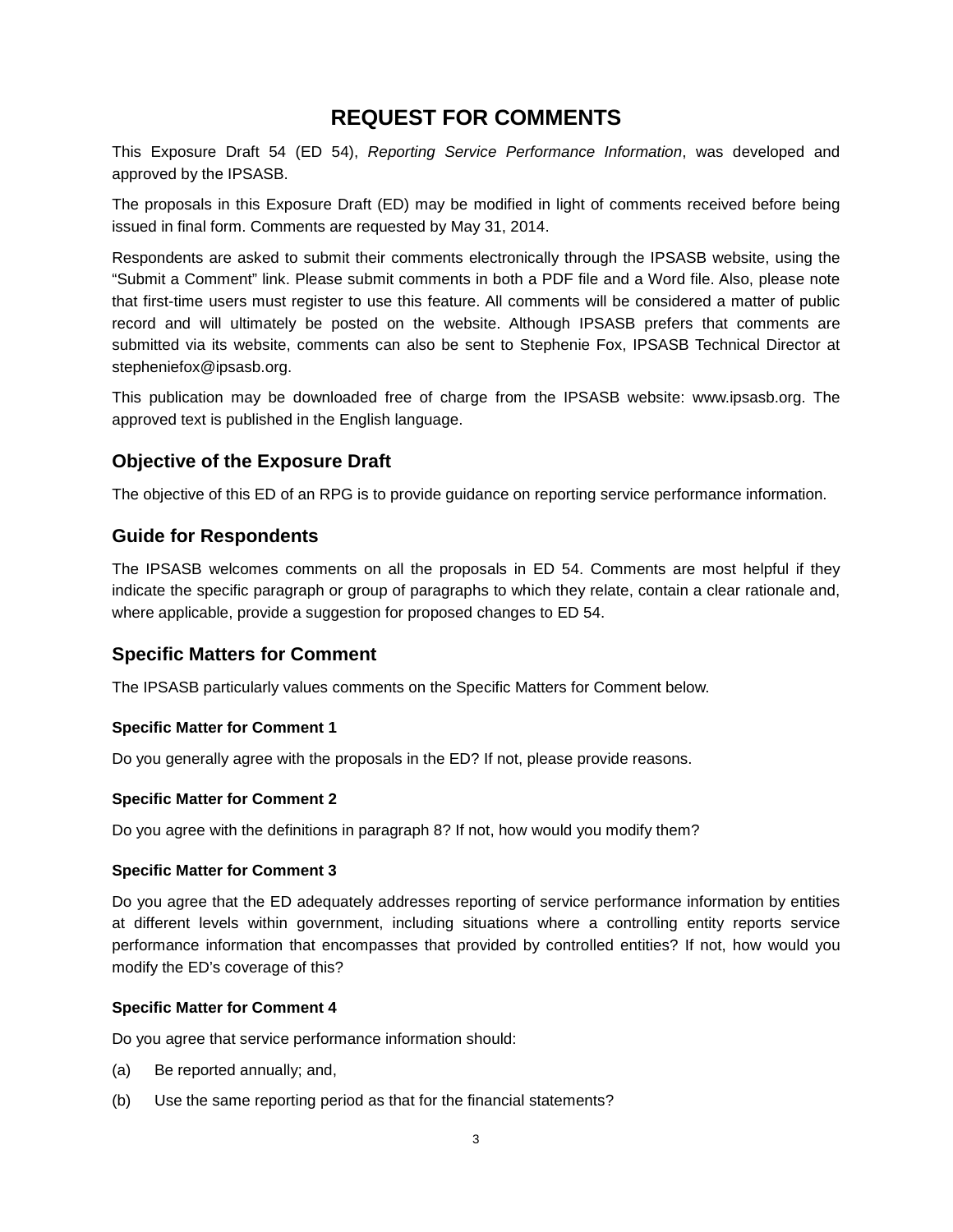If not how would you modify the ED's provisions on these two matters?

#### **Specific Matter for Comment 5**

Do you agree with the ED's proposed principles for presentation of service performance information (see paragraphs 31 to 39)? If not how would you modify them?

#### **Specific Matter for Comment 6**

Do you agree with:

- (a) The factors identified for consideration when deciding whether to present service performance information as part of a report that includes the financial statements or in a separately issued report (see paragraphs 41 to 42); and
- (b) The additional information to present when reporting service performance information in a separately issued report (see paragraph 43)?

If not how would you modify them?

#### **Specific Matter for Comment 7**

Do you agree with the ED's proposed approach to presentation of service performance information within a report, which:

- (a) Provides scope for entities or jurisdictions to decide how to present the information, applying the presentation principles in the ED and further considerations applicable to this decision, and
- (b) Does not specify one particular style of presentation such as, for example, a statement of service performance?

If not how would you modify this approach?

#### **Specific Matter for Comment 8**

Do you agree with the ED's identification of service performance information that:

- (a) Should be "displayed", where information selected for display should communicate the key messages in a general purpose financial report, (see paragraphs 50 to 51);
- (b) Should be disclosed as part of narrative discussion and analysis (see paragraphs 70 to 77); and,
- (c) Should be considered for disclosure as part of the basis of the service performance information reported (see paragraph 80).

If not, how would you modify the ED's identification of information for display and for disclosure?

#### **Specific Matter for Comment 9**

Do you agree with:

- (a) The ED's approach of providing principles and guidance on the identification of the type of performance indicators that entities present, rather than requiring entities to report on particular types of performance indicators, for example outcomes or outputs; and
- (b) The guidance and principles that the ED provides with respect to choice of performance indicators?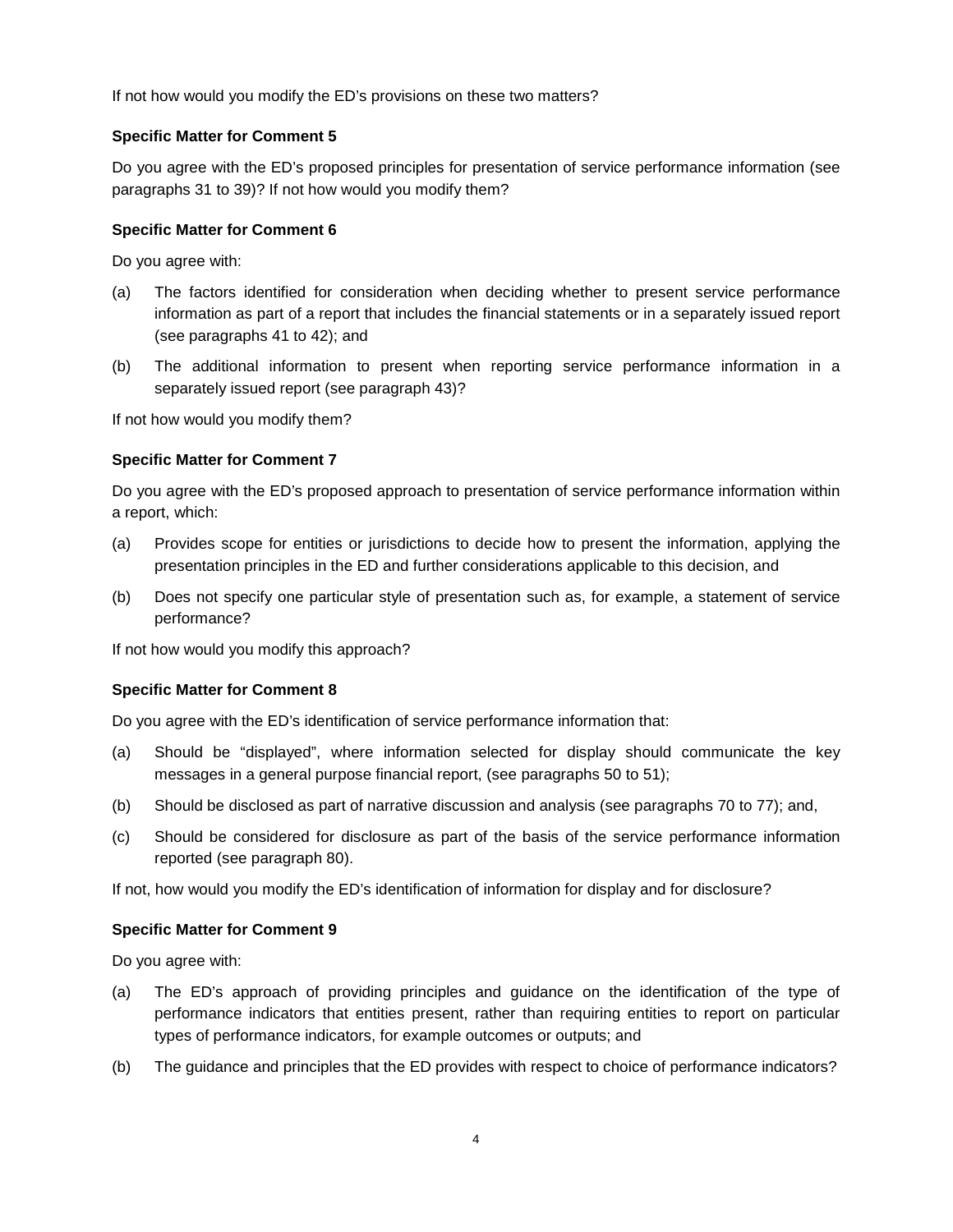If not, how would you modify the description of performance indicators that should be presented and/or the guidance on selection of performance indicators?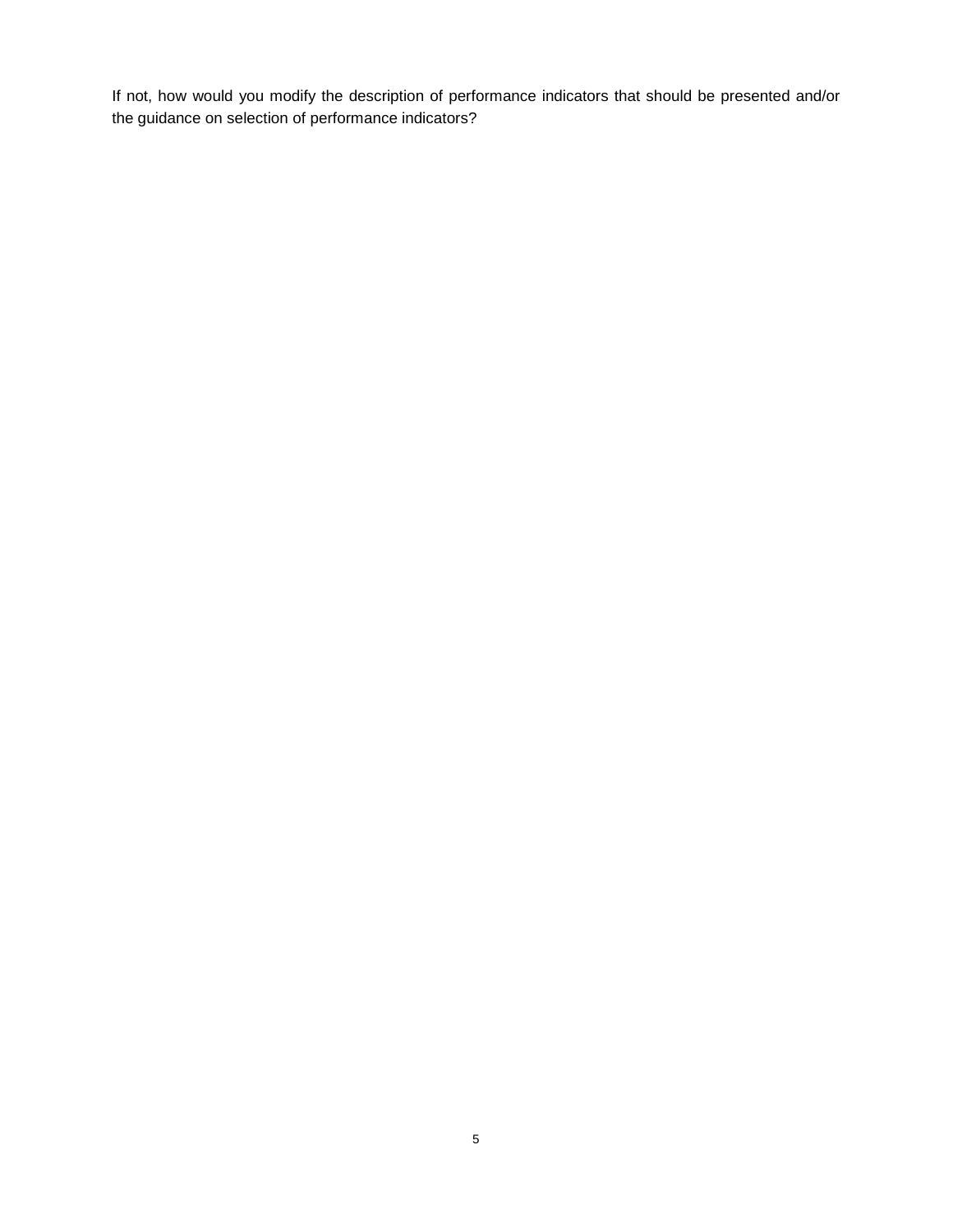# **ED 54 REPORTING SERVICE PERFORMANCE INFORMATION**

## **CONTENTS**

|                                                                                     | Paragraph |
|-------------------------------------------------------------------------------------|-----------|
|                                                                                     | 1         |
|                                                                                     | $2 - 7$   |
|                                                                                     | $8 - 26$  |
|                                                                                     | $27 - 28$ |
|                                                                                     | $29 - 30$ |
|                                                                                     | $31 - 39$ |
| Presentation in the Same Report as the Financial Statements or in a Separate Report | $40 - 43$ |
|                                                                                     | $44 - 45$ |
|                                                                                     | $46 - 81$ |
| <b>Basis for Conclusions</b>                                                        |           |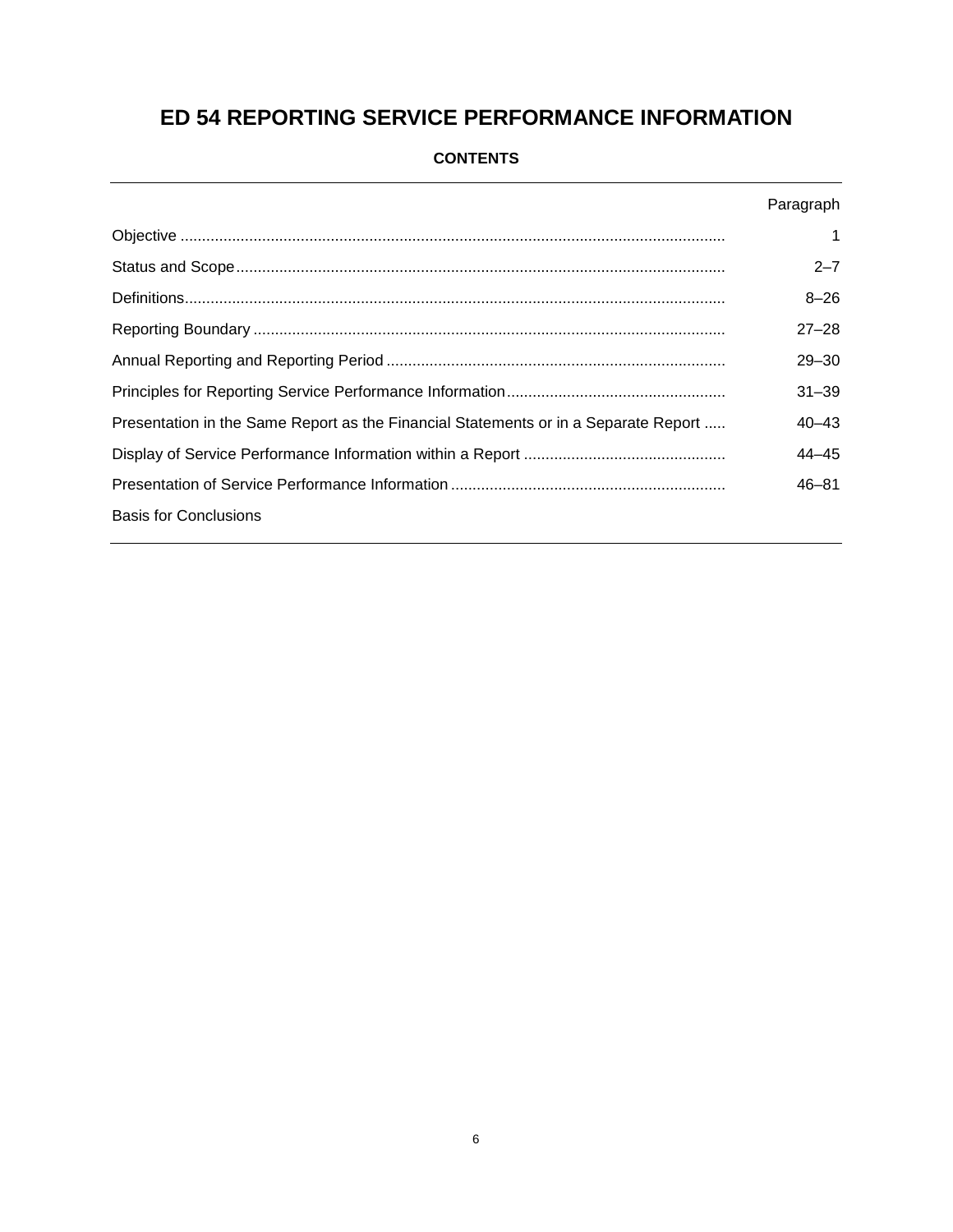## <span id="page-6-0"></span>**Objective**

1. This Recommended Practice Guideline (RPG) provides guidance on reporting service performance information. Service performance information is information for users on an entity's service performance objectives, its achievement of those objectives, and the services that the entity provides. Service performance information can also assist users to assess the entity's service efficiency and effectiveness.

## <span id="page-6-1"></span>**Status and Scope**

- 2. The reporting of information in accordance with this RPG represents good practice. An entity reporting service performance information is encouraged to follow this RPG. Compliance with this RPG is not required in order for an entity to assert that its financial statements comply with International Public Sector Accounting Standards (IPSASs).
- 3. This RPG is applicable to all public sector entities other than Government Business Enterprises (GBEs).
- 4. Although this RPG does not apply directly to GBEs, the services related to a GBE controlled by the reporting entity are within the scope of this RPG.
- 5. Service performance information should not be described as complying with this RPG unless it complies with all the requirements of this RPG.
- 6. This RPG outlines minimum information levels to be presented. This RPG does not preclude the presentation of additional information if such information is useful in meeting the objectives of financial reporting and meets the qualitative characteristics of financial reporting.
- 7. In some jurisdictions, the preparation and presentation of service performance information is a legislative or regulatory requirement. Entities are encouraged to disclose information about the impact of such requirements on compliance with this RPG.

## <span id="page-6-2"></span>**Definitions**

8. The following terms are used in this RPG with the meanings specified:

Effectiveness is the relationship between actual results and service performance objectives in terms of outputs or outcomes.

Efficiency is the relationship between (a) inputs and outputs, or (b) inputs and outcomes.

Inputs are the resources used by an entity to provide outputs.

Outcomes are the impacts on society, which occur as a result of the entity's outputs, its existence and operations.

Outputs are the services provided by an entity to recipients external to the entity.

Performance indicators are quantitative measures, qualitative measures, and/or qualitative discussions of the nature and extent to which an entity is using resources, providing services, and achieving its service performance objectives.

A service performance objective is a description of the planned result(s) that an entity is aiming to achieve expressed in terms of inputs, outputs, outcomes, efficiency or effectiveness.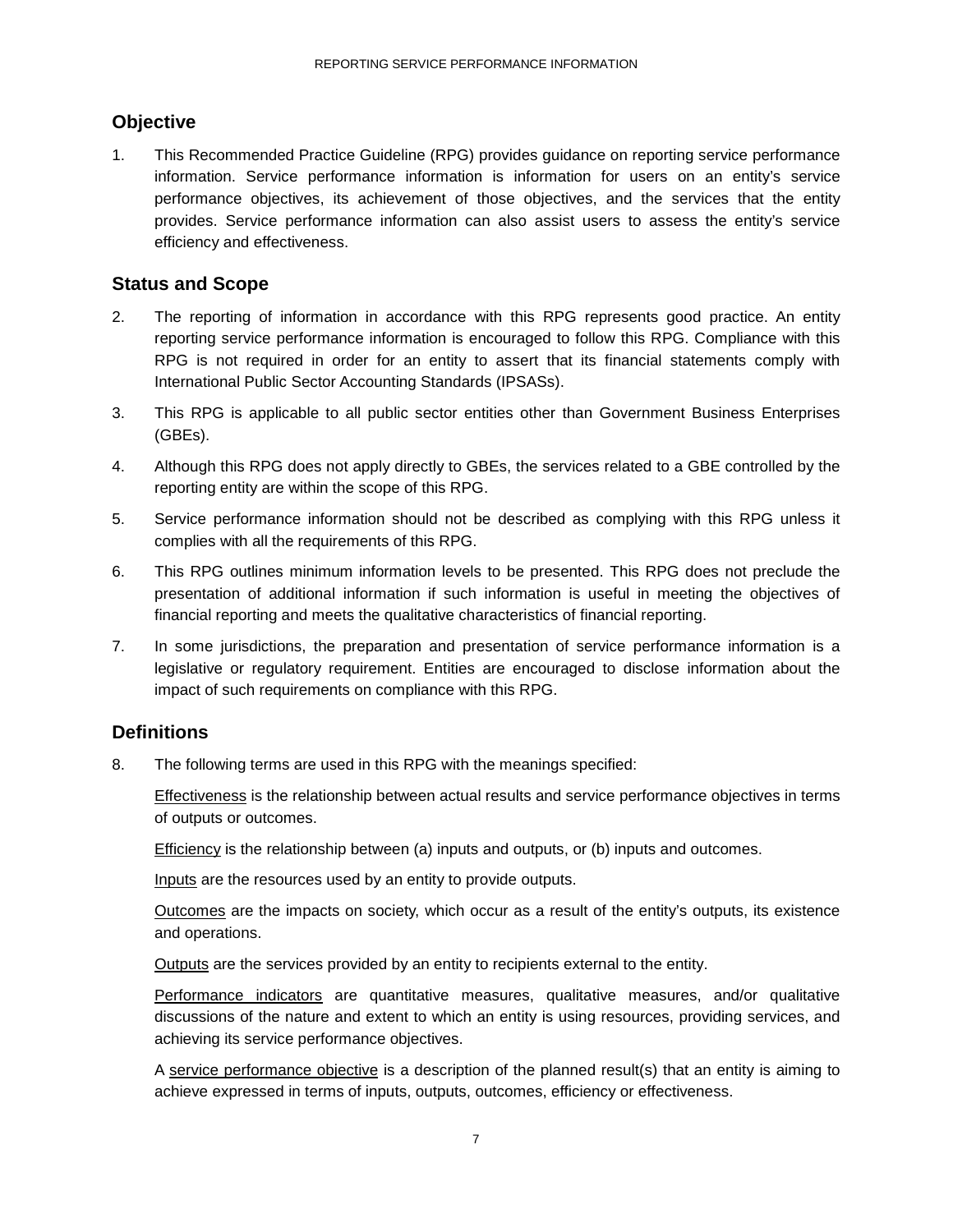#### **Effectiveness**

- 9. Effectiveness describes the relationship between an entity's actual results and its service performance objectives, where the results and the related service performance objective are consistently expressed in outputs or in outcomes. An entity's service performance objectives may be both objectives expressed in terms of outputs and objectives expressed in terms of outcomes. When reporting on its effectiveness the entity may report the extent to which each relevant service performance objective has been achieved.
- 10. The more effectively an entity operates as a service provider, the better will be its actual results (outputs actually provided or outcomes actually attained), when measured against its planned results. For example, if the entity's service performance objective (the entity's planned result) expressed in terms of outcomes is to reduce the number of infants that contract measles by 3,000, then one possible effectiveness indicator would be the ratio of the actual reduction to the planned reduction, expressed as a percentage. If the entity reduced the number of infants contracting measles by three thousand, this effectiveness indicator would show 100% effectiveness. Since the actual result is a 3,000 reduction in infants contracting measles, the planned result (a 3,000 reduction in infants contracting measles) has been fully (100%) achieved. The same entity could have a second service performance objective expressed in terms of outputs, for example, that 10,000 children would be vaccinated against tuberculosis. If 8,000 children were actually vaccinated then, with respect to this second objective, effectiveness would be at 80%.

#### **Efficiency**

- 11. An efficiency indicator can be used to show when a service is being provided more (or less) efficiently compared to (a) previous reporting periods, (b) expectations, (c) comparable service providers, or (d) benchmarks derived, for example, from best practices within a group of comparable service providers.
- 12. Other things being equal, if outputs can be produced at less cost than before, then production efficiency has improved and an efficiency indicator designed to report that type of efficiency gain will show an improvement. For example, with respect to vaccinations against measles, "cost per infant vaccinated" is one example of an efficiency indicator, one which relates outputs (vaccinations) to an input (cost). Similarly, if the quality of a service improves so that the outcomes achieved are better than those previously attained, with other variables such as service quantity and cost holding constant, then this represents an increase in efficiency, and an efficiency indicator designed to capture that type of efficiency gain will show an improvement. For example, with respect to vaccinations against measles, "cost per reduction in number of infants contracting measles" is an example of an efficiency indicator, as it relates an outcome (reduction in number of infants contracting measles) to an input (cost). The converse—quality decreases so that outcomes are worse, with other variables such as quantity and cost holding constant—would indicate less efficient service provision.

#### **Inputs**

13. Resources used to produce outputs include: (a) human resources or labor, (b) capital assets such as land, buildings and vehicles, (c) cash and other financial assets, and (d) intangible assets such as intellectual property. Staff time spent providing vaccinations against measles is an example of a health service related input. Then "the number of full-time equivalent staff days used to provide the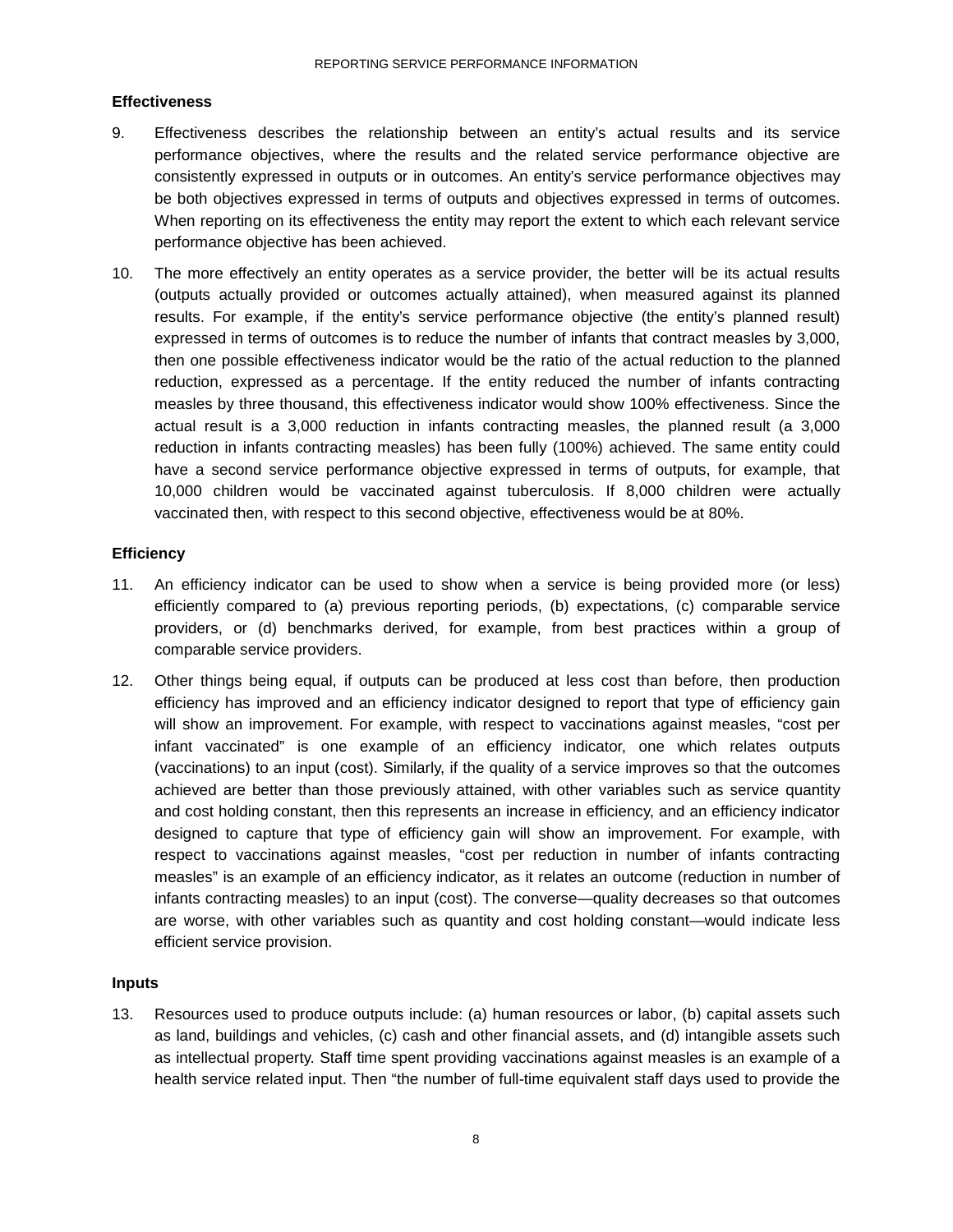vaccinations against measles service" would be one possible input indicator for that service. Inputs are also reported in terms of costs incurred.

#### **Outcomes**

- 14. Impacts on society resulting from the outputs provided by public sector entities may include, amongst other things, impacts on educational achievements, on poverty and crime levels, and on the health of different groups within society. For example, with respect to vaccinations against measles, the planned outcome could relate to reducing the number of infants that contract measles. The "percentage reductions in infants contracting measles" would be one possible outcome indicator for that health service.
- 15. An entity's existence may contribute to achievement of its outcomes. For example, the existence of a crime prevention agency, such as a police department or an office for fraud prevention, may help to prevent crime, because potential criminals consider that the likelihood of their being caught and punished is higher than would be the case without the agency. Similarly, the existence of a defense force may help to prevent war, without the defense force actively engaging in war.
- 16. An entity's operations may also contribute to achievement of its outcomes. For example, the process of collecting information to compile health statistics—viewed by the entity as an operational input to its health services—could raise awareness of health issues and cause a positive health outcome.
- 17. There may be a strong, direct causal link between an entity's actions and its achievements with respect to outcomes, but this will not always be the case. Factors beyond the entity's control may intervene to either hinder or facilitate the achievement of outcomes.

#### **Outputs**

- 18. Services provided by entities could include:
	- (a) Services provided directly to individuals and institutions, for example, health or education services or the provision of goods such as food or books;
	- (b) Services provided indirectly to individuals and institutions, for example, services which aim to develop, promote, protect or defend a community, institution, country, or community values and rights;
	- (c) Transfers to individuals and institutions, for example, cash transfers and the provision of economic incentives such as tax incentives;
	- (d) (d) Provision of policies, regulations or legislation to achieve public policy goals, which includes, for example, revenue related legislation and the enforcement of such legislation; and
	- (e) Collection of taxes and other revenues.
- 19. The receipt of services by recipients external to the entity is a critical factor in deciding whether services are outputs, rather than services consumed internally as part of an entity's production of outputs. The provision of vaccinations against measles to infants is an example of a health related output. The service's recipients—the infants—are external to the entity. "The number of infants vaccinated against measles" would be a possible output indicator for that health service.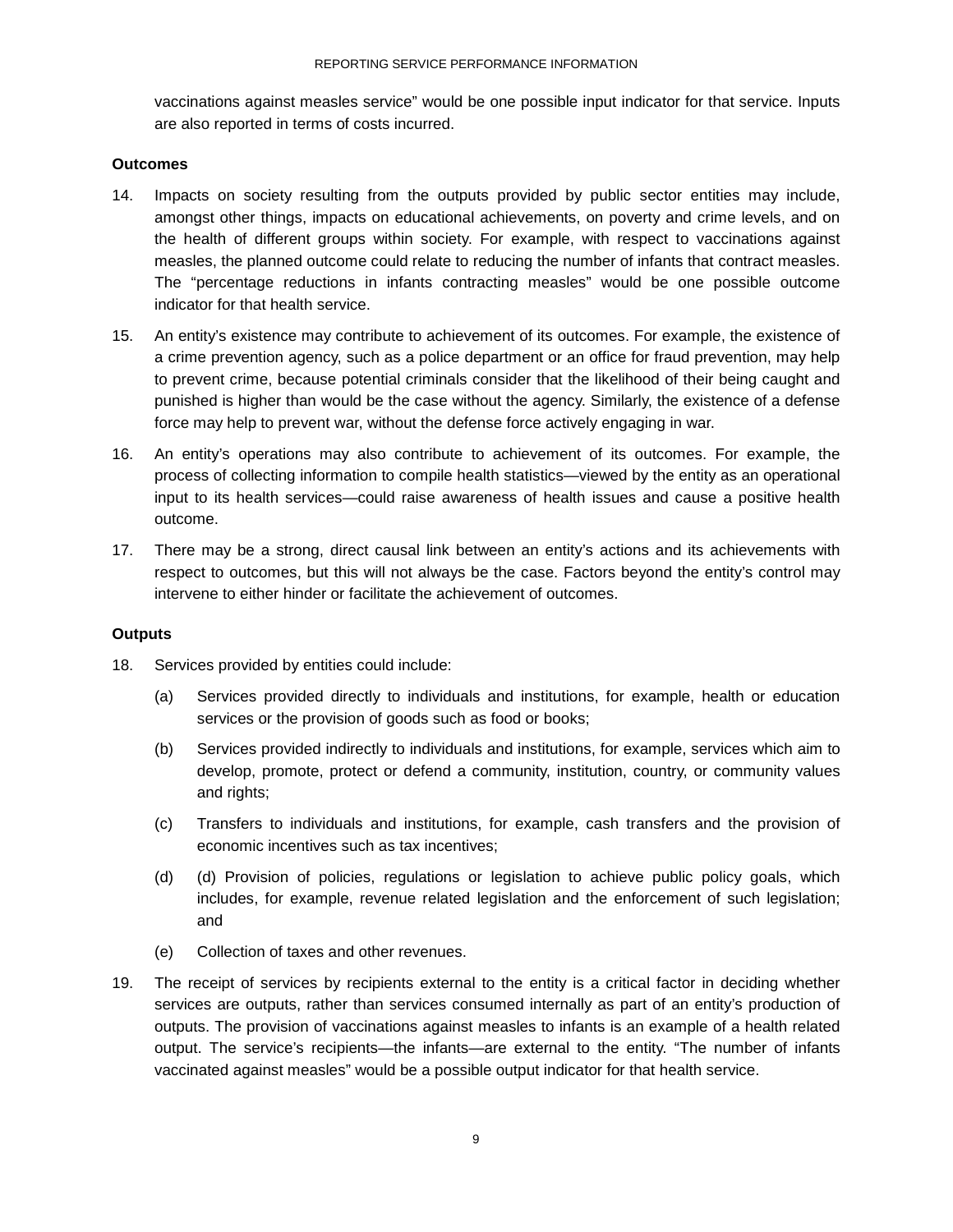#### **Performance Indicators**

- 20. The types of performance indicators used to report service performance information relate to inputs, outputs, outcomes, efficiency and effectiveness.
- 21. Performance indicators may be quantitative measures, for example, the number of outputs produced, the cost of services, the time taken to provide a service, or a numerical target for an outcome. Performance indicators may be qualitative measures, for example descriptors such as poor/good/excellent or satisfactory/unsatisfactory. Use of quantitative and qualitative measures may help users with (a) their assessment of whether service performance objectives have been achieved, and (b) inter-period and inter-entity comparisons of service performance.
- 22. A performance indicator could also be in the form of a qualitative discussion. A qualitative discussion may be necessary, to provide users with relevant and understandable information on service performance, where there is a high level of complexity and judgment involved in a particular service. A qualitative discussion is used where service performance cannot meaningfully be represented through a simple measure or set of measures, whether quantitative or qualitative.

#### **Service Performance Objectives**

- 23. Service performance objectives may be expressed using performance indicators of inputs, outputs, outcomes, efficiency, or effectiveness. A service performance objective may also be expressed using a narrative description of a desired future state resulting from provision of services. An example of a service performance objective for an entity responsible for vaccinations against measles is: "To increase the percentage of infants that have received a vaccination for measles from 65% to 95%."
- 24. An entity's service performance objectives may all be expressed in the same type of performance indicator, for example, all expressed in outcomes. They may also be expressed in different types of performance indicators, for example, some of the service performance objectives may be expressed in outcomes, while others are expressed in outputs and/or inputs.
- 25. For effective accountability the entity should (a) establish clear service performance objectives before the start of the reporting period; and, (b) provide clear information at the end of the reporting period on the extent to which those objectives were achieved during the reporting period. Service performance information presented should be tailored to the entity's service performance objectives.
- 26. A single service may contribute to achievement of one or more service performance objectives. Several services may contribute to the same service performance objective.

## <span id="page-9-0"></span>**Reporting Boundary**

- 27. The reporting boundary for service performance information should be the same as that used for the financial statements.
- 28. Service performance information may be reported by different reporting entities within an economic entity. While information reported by each entity relates to the same reporting boundary as that used for its financial statements the extent of aggregation and the services reported is likely to vary depending on an entity's level within government.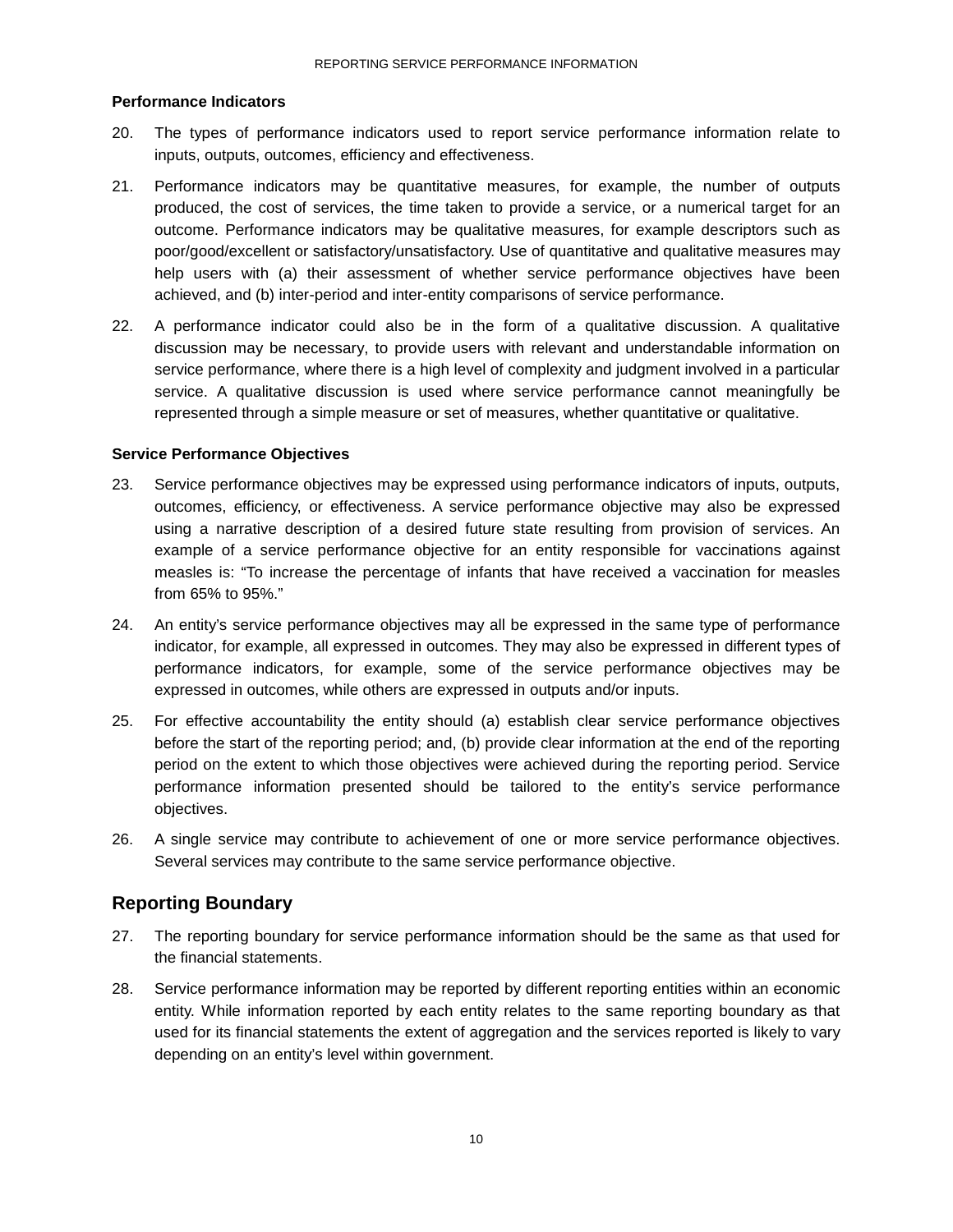## <span id="page-10-0"></span>**Annual Reporting and Reporting Period**

- 29. Service performance information should be presented annually and should use the same reporting period as that covered by the financial statements. There may be situations in which the reported service performance information is for a reporting period that is different from that covered by the financial statements. For example, some of the service performance information presented by a controlling entity may be based on service performance information reported by controlled entities that have a different reporting period. A consideration of users' needs and an assessment of costs and benefits may indicate that the reported service performance information should be for a reporting period that is different from that covered by the entity's financial statements.
- 30. Service performance objectives may require periods longer than one year to achieve. For accountability and decision making users will need information on progress towards such multi-year service performance objectives. Paragraphs 60 and 72 below address this by encouraging entities to (a) consider the need to show progress towards multi-year service performance objectives when selecting performance indicators for display, and (b) disclose information in their narrative discussion and analysis to show progress towards multi-year service performance objectives.

## <span id="page-10-1"></span>**Principles for Reporting Service Performance Information**

- 31. An entity should report service performance information that is useful for accountability and decision making. It should enable users to assess the entity's:
	- (a) Service delivery activities and achievements during the reporting period;
	- (b) Financial results in the context of its achievement of service delivery objectives; and
	- (c) Efficiency and effectiveness of the entity's service delivery.
- 32. The presentation of service performance information should be appropriate to the entity's service performance objectives. It should make the relationship between the entity's service performance objectives and its service performance achievements clear. Service performance objectives and other information presented should take account of the entity's specific circumstances, such as (a) the services that the entity provides, (b) the entity's nature, and (c) the regulatory environment in which the entity operates. Presentation should support inter-period comparisons and, to the extent that such comparisons are meaningful for the service performance information reported, inter-entity comparisons.
- 33. The presentation of service performance information should meet the qualitative characteristics of financial reporting, which are relevance, faithful representation, understandability, timeliness, comparability, and verifiability.
- 34. The following considerations are important when considering application of the qualitative characteristics to service performance information:
	- *Relevance*: Service performance information should be useful for (a) holding the entity accountable for its service provision and (b) users' decision making.
	- *Faithful Representation*: Service performance information should provide an unbiased representation of the service performance of an entity's services.
	- *Understandability*: Service performance information should be communicated to users simply and clearly.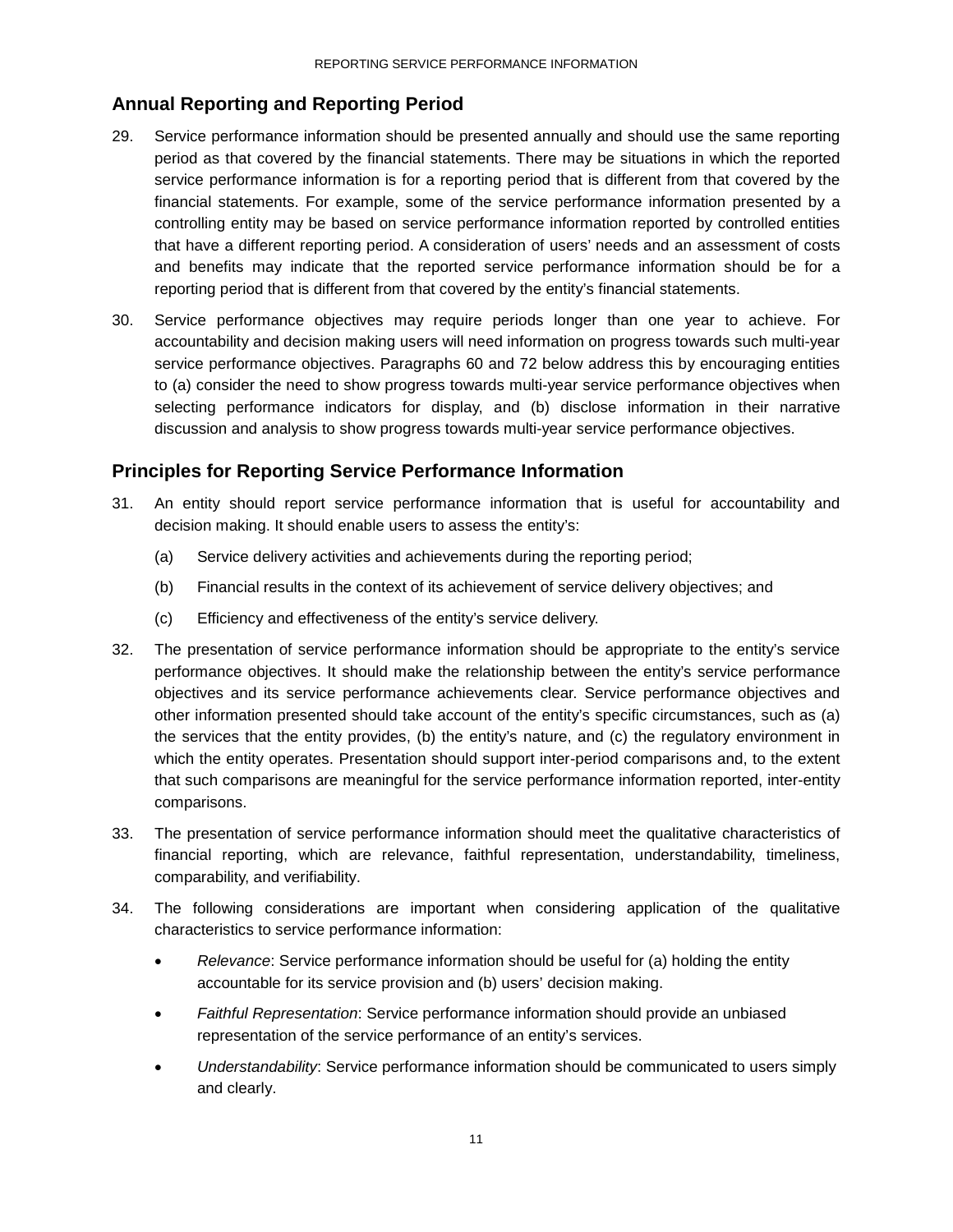- *Timeliness*: Service performance information should be reported to users before it loses its capacity to be useful for accountability and decision making purposes.
- *Comparability*: Service performance information should provide users with a basis and context to compare an entity's service performance over time, against targets, and to other entities.
- *Verifiability*: Service performance information should provide users with a basis for assessing whether the information in a service performance report could be replicated by independent bodies using the same measurement approach.
- 35. The pervasive constraints on information in general purpose financial reports—materiality, costbenefit, and balance between the qualitative characteristics—should also be applied to service performance information.
- 36. Materiality is a key issue to consider when selecting service performance information for presentation. Information is material if its omission or misstatement could influence the discharge of accountability by the entity, or the decisions that users make on the basis of the entity's reported service performance information prepared for that reporting period. Materiality depends on both the nature and amount of the item judged in the particular circumstances of each entity. When applying materiality to service performance information it is not possible to specify a uniform quantitative threshold at which a particular type of information becomes material. This is because service performance information involves qualitative and quantitative information about service delivery achievements during the reporting period and is likely to influence expectations about service delivery and financial outcomes in the future.
- 37. The benefits of reporting service performance information should justify the costs imposed by such reporting. The preparation and reporting of service performance information is expected to benefit both users of the information and the entity, as a result of better decision making by management. Costs likely to be incurred by the entity include the costs of collecting and processing the information, the costs of verifying it and/or presenting the assumptions and methodologies that support it, and the costs of disseminating it. When considering costs, preparers also need to consider the costs that users incur in terms of (a) analysis and interpretation, (b) costs imposed by omission of useful information, including the costs that users incur to obtain needed information from other sources and the costs that result from making decisions using incomplete data. Assessing whether the benefits of providing information justify the related costs is often a matter of judgment. Service recipients and resource providers ultimately bear the cost of those efforts―because resources are redirected from service delivery activities.
- 38. Where the entity's service performance objectives change, the information presented should reflect the change. For example, an entity may initially have service performance objectives related to increasing either the inputs or outputs related to its services, and then later re-focus its performance towards improving either the services' efficiency or effectiveness. That change should be reflected in the service performance information that the entity presents.
- 39. A jurisdiction may have established service performance reporting requirements applicable to the entity, which extend beyond the minimum information levels outlined in this RPG. In that case the entity is encouraged to ensure that information identified through application of both this guideline and through jurisdiction requirements is presented.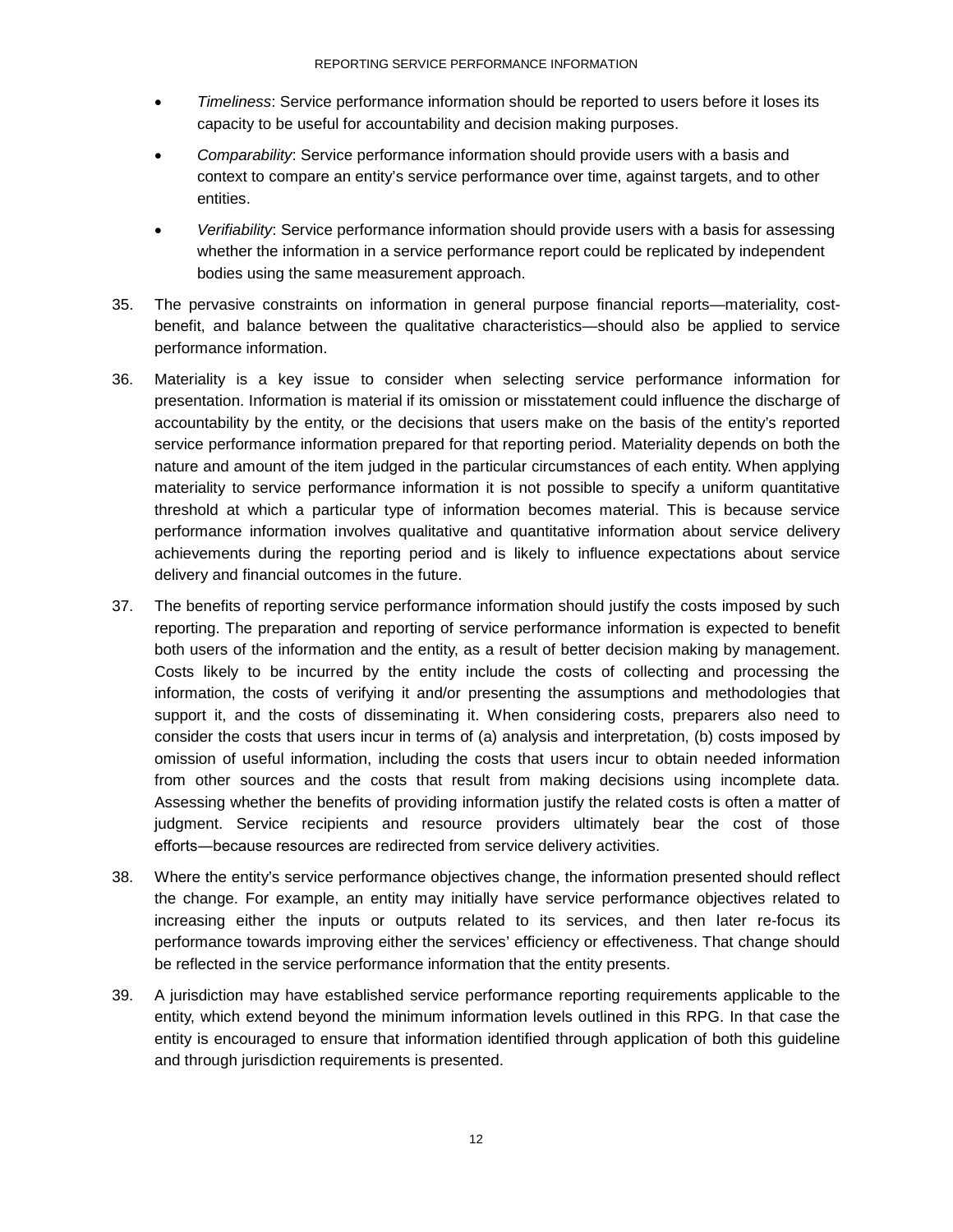## <span id="page-12-0"></span>**Presentation in the Same Report as the Financial Statements or in a Separate Report**

- 40. An entity may present service performance information either:
	- (a) As part of a report that includes the financial statements; or,
	- (b) In a separately issued report.
- 41. The following factors should be considered when making this decision:
	- (a) The extent to which the service performance information needs to be reviewed within the context of information in the financial statements, or could instead be located in a separate general purpose financial report which will either (i) be dedicated solely to service performance information, or (ii) include both service performance information and other, additional information with close links to the service performance information;
	- (b) Whether users' needs and the qualitative characteristics are enhanced if the service performance information is included in the same report as the financial statements, on its own in a report dedicated to service performance information, or in a separate report that includes other information;
	- (c) Application of the constraints on information, including whether the benefits of including the information in the same report as the financial statements justify the costs involved; and,
	- (d) Whether there are jurisdiction-specific factors, such as legal provisions, which specify that service performance information should be located either in the same report as the financial statements or in a separate report.
- 42. With respect to point (a) in paragraph 44 above, an important factor in this decision is likely to be whether the primary objective of providing the service performance information is:
	- To inform assessments on resource allocation decisions on the provision of services, in which case there is likely to be value in associating the reporting of service performance information with the financial statements that are compared to budget allocations; or
	- To inform assessments on policy or strategy decisions, in which case there is likely to be value in associating the reporting of service performance information with information on policies or strategy.
- 43. Where the service performance information is presented separately from the report that includes the financial statements, the following information should be presented:
	- (a) The name of the entity;
	- (b) Where the entity is a controlling entity, a description of the group of entities controlled by the reporting entity;
	- (c) Where the entity is a controlled entity, the identity of the controlling entity;
	- (d) The reporting date and the reporting period covered by the service performance information;
	- (e) The financial statements to which the service performance information relates and sufficient information necessary for users to locate the financial statements;
	- (f) The presentation currency, as defined in IPSAS 4, *The Effects of Changes in Foreign Exchange Rates*; and,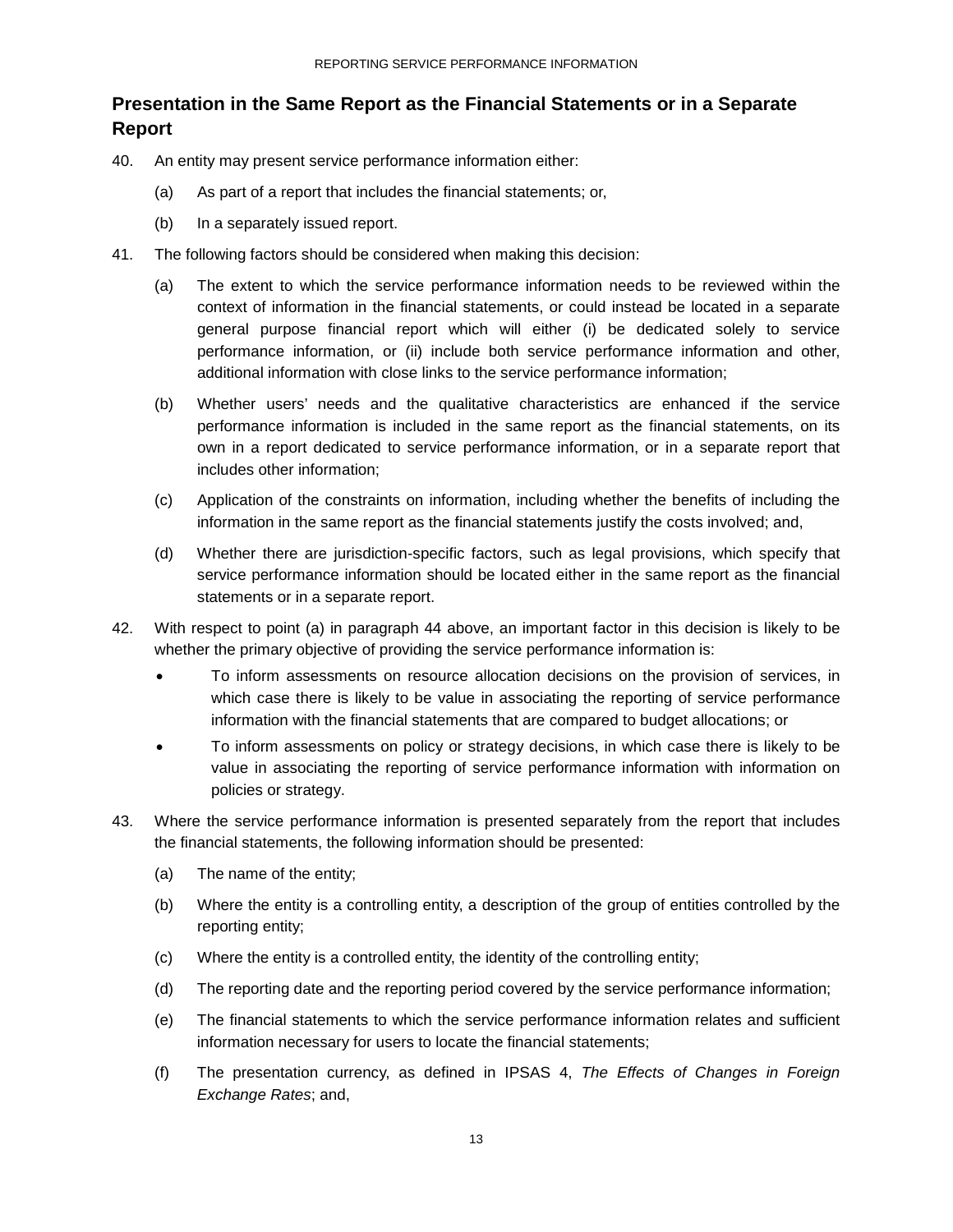(g) The level of rounding used.

#### <span id="page-13-0"></span>**Display of Service Performance Information within a Report**

- 44. One way to organize service performance information is in a "statement of service performance", which involves organizing information into a tabular or statement form. A statement of service performance can support understandability and comparability when numerical or "summary descriptive" performance indicators (e.g. "satisfactory or unsatisfactory") are reported on multiple services. Service performance information can also be presented through narrative or case studies. It is also possible to use a mixture of case studies and one or more statements.
- 45. High level summaries of information should be supported with more in-depth discussion and analysis. Information should be organized so that connections are clear between the high level summaries and (a) supporting detail, and (b) related discussion and analysis.

#### <span id="page-13-1"></span>**Presentation of Service Performance Information**

- 46. Service performance information should identify an entity's important services, relevant performance indicators and other information relevant to those services. Information to identify important services is likely to be found in an entity's planning documents (budget statement, mission statement, strategic plan, funding agreements, corporate plan, etc.), which usually provide the most relevant source of information about the entity's purpose, its service performance objectives, and those services about which information should be presented.
- 47. Aggregation of service performance information should be at a level that conveys a meaningful understanding of the entity's service performance achievements. Aggregation should not be so high as to cover or obscure performance, or so low as to result in detailed listings that also obscure performance and reduce understandability. Information reported should be sufficiently specific for users to hold the entity accountable for its service performance, particularly its performance with respect to its service performance objectives.
- 48. Where an entity prepares consolidated financial statements that include financial information from one or more entities there may be scope to refer users to service performance information reported by the controlled entities, rather than duplicate that information in the controlling entity's report. The controlling entity could present high level, summary service performance information on the suite of services provided by its controlled entities. It may also present service performance information on any services that it provides directly, additional to services provided by its controlled entities. For example, a Ministry of Health may present (a) information on the health legislation development services it provides, (b) high level summary information on services provided by hospitals and other health related entities for which it is accountable, and (c) information that allows users to locate the service performance information in the individual reports of those hospitals and other health related entities.
- 49. IPSAS 18, *Segment Reporting* applies to entities' identification of segments. It describes service segments and identifies factor that should be considered when grouping services into segments for financial reporting purposes. IPSAS 18's description of service segments is likely to be useful for entities, when they consider how to present their service performance information.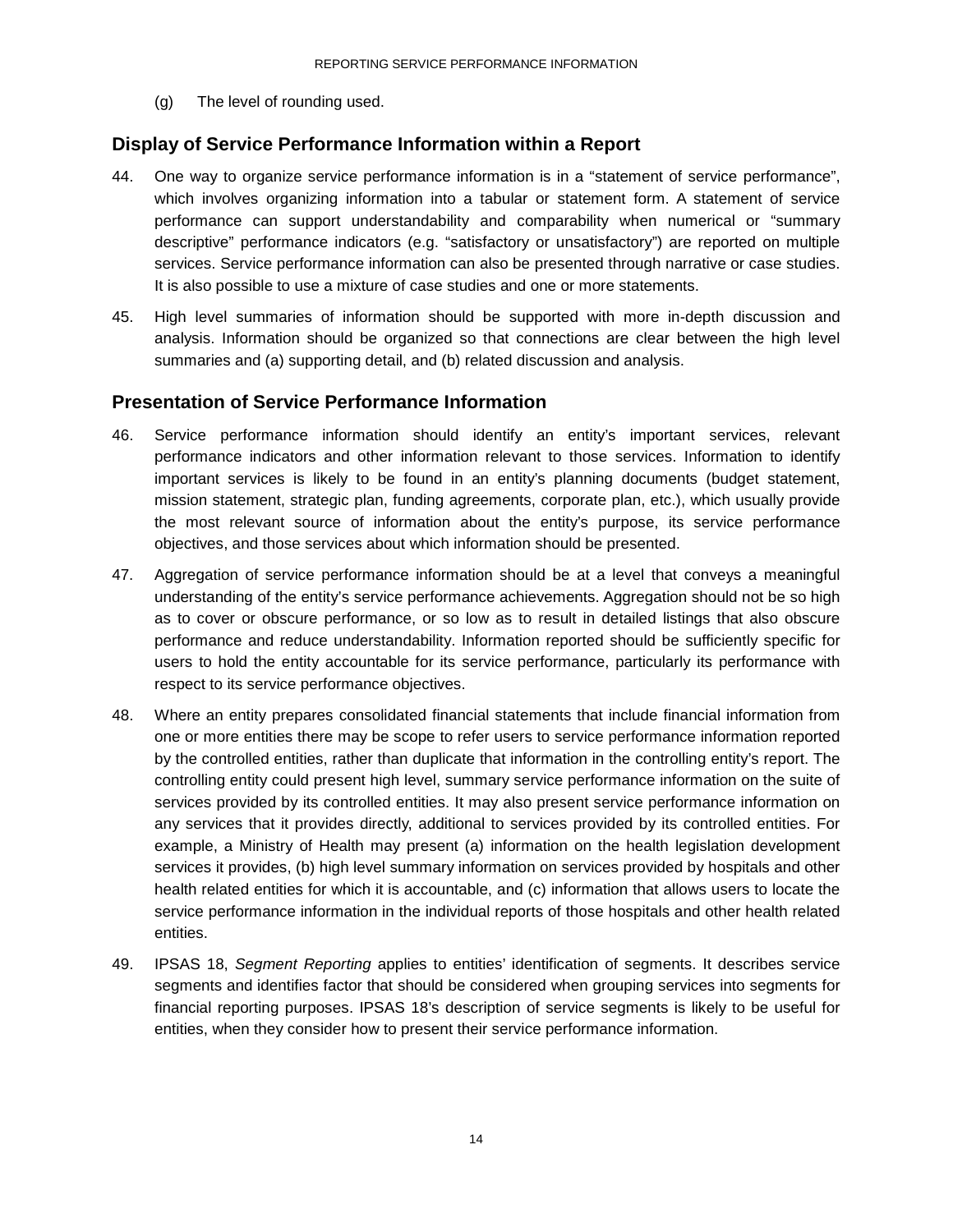#### **Information for Display**

- 50. The following information should be displayed for each relevant service reported:
	- (a) Service performance objectives;
	- (b) Performance indicators that show the entity's achievements with respect to its service performance objectives; and,
	- (c) Information on the cost of services.
- 51. With respect to performance indicators and service costs, the entity should display:
	- (a) Planned and actual information for the reporting period; and
	- (b) Actual information for the previous reporting period.
- 52. Where service performance information includes information that is also in the financial statements, it should include cross-references to the financial statements where appropriate to avoid duplication of information.

#### *Performance Indicators*

- 53. Judgment is needed to determine the most suitable set of performance indicators to be reported. The overriding principle is that indicators should be selected on the basis of their importance to users and their usefulness in assessing the entity's achievements in terms of its service performance objectives.
- 54. The indicators selected should be related in such a way that users can ascertain how efficiently and effectively the entity has used its resources to deliver services and achieve its service performance objectives.
- 55. An entity is encouraged to display information about its intended outcomes and its achievements with respect to those outcomes. Information about outcomes may be difficult to provide, but it is information that all entities should aim to provide. This is because outcome information focuses on the ultimate reason for service provision, which is the impact that services have on the community. By reporting outcomes in relation to inputs and outputs an entity most directly addresses the question of whether the entity's service provision is having the intended effect and whether the resources spent on services are producing the intended results.
- 56. There may be a large number of performance indicators that can be presented for a single program or service. To ensure that the information is understandable and to avoid overwhelming users, entities generally will need to identify only those few key performance indicators that will best meet users' needs for each service presented.
- 57. Indicators that involve quantification should be able to be measured reliably. Information presented should be neutral and without bias. Entities should avoid any tendency to present performance indicators that are biased towards reporting positive results. This helps to ensure that the qualitative characteristics are met and users can be confident that the performance indicators faithfully represent the entity's service performance.
- 58. The importance of performance indicators to users and their usefulness in assessing the entity's achievements in terms of its service performance objectives is the primary consideration. When selecting performance indicators to be reported ease of measurement is likely to be a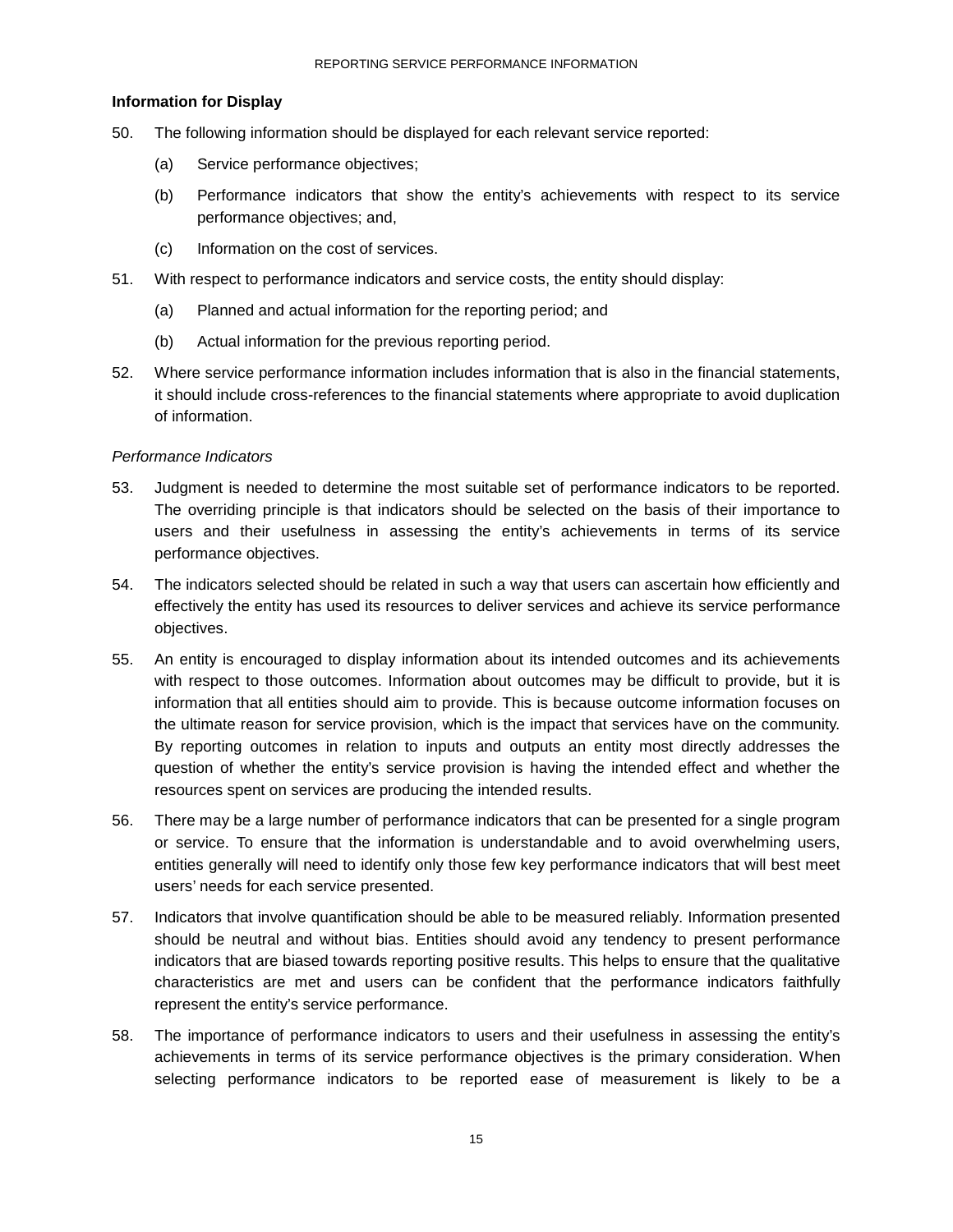consideration, but should be secondary to the needs of users. The performance indicators presented should not over-emphasize easily measured dimensions.

- 59. For some services, or in some situations, where a quantitative or qualitative measure is not relevant or possible, a qualitative discussion (also called narrative information) should be presented. This is the case where a qualitative discussion provides a more relevant and understandable description of the level of achievement for a particular service performance objective than would a quantitative or qualitative measure. Service performance achievements may not be capable of being reduced to a small set of quantitative or qualitative measures when the service (a) is complex, (b) involves interrelated factors, and (c) involves a large number of different possible indicators of success or progress, all of which involve judgment as to their relative importance.
- 60. An entity's service performance objectives may span more than one reporting period. When presenting performance indicators the entity should consider those performance indicators that will help users to understand what progress is being made towards the planned, multi-period service performance objectives.
- 61. Alignment between input, output and outcome performance indicators and the service performance objectives helps users to assess the relationship between resources and results, and how resource availability may have influenced achievement of service performance objectives.
- 62. Entities may use several levels of reporting in order to achieve a balance between being (a) concise enough to be understandable, and (b) providing sufficient detail with respect to multiple aspects related to each service performance objective. The use of several levels of reporting allows the display of concise reporting at higher levels, and display or disclosure of more detailed coverage at lower levels, where service areas, for example, could be disaggregated into two or more individual services.
- 63. The number and type of performance indicators reported may vary depending on the level of government, with additional, more detailed performance indicators included at lower levels of reporting. For example, the information reported by controlled entities could be more disaggregated than that reported by their controlling entity. The controlling entity may report performance indicators relevant to groups of services, with its controlled entities reporting performance indicators for individual services. Another example is where a controlling entity reports on the over-arching outcomes to which the services provided by its controlled entities contribute, while each controlled entity reports on outputs and the particular outcome(s) to which its service performance contributes.

#### *Costs of Services*

- 64. Users' understanding of service performance is enhanced by information on costs, which may be costs of inputs, outputs, or outcomes. Users' assessment of efficiency, for example, is supported through provision of costs related to either outputs or outcomes.
- 65. When reporting costs, the reporting of disaggregated cost information is encouraged. Disaggregated cost information could present costs related to individual service performance objectives, outcomes, service areas, individual services, costs per output, or costs related to particular inputs.

#### *Planned and Actual Service Performance*

66. Planned and actual service performance information should be reported consistently so that comparisons are facilitated. Wherever possible, entities should report on the same performance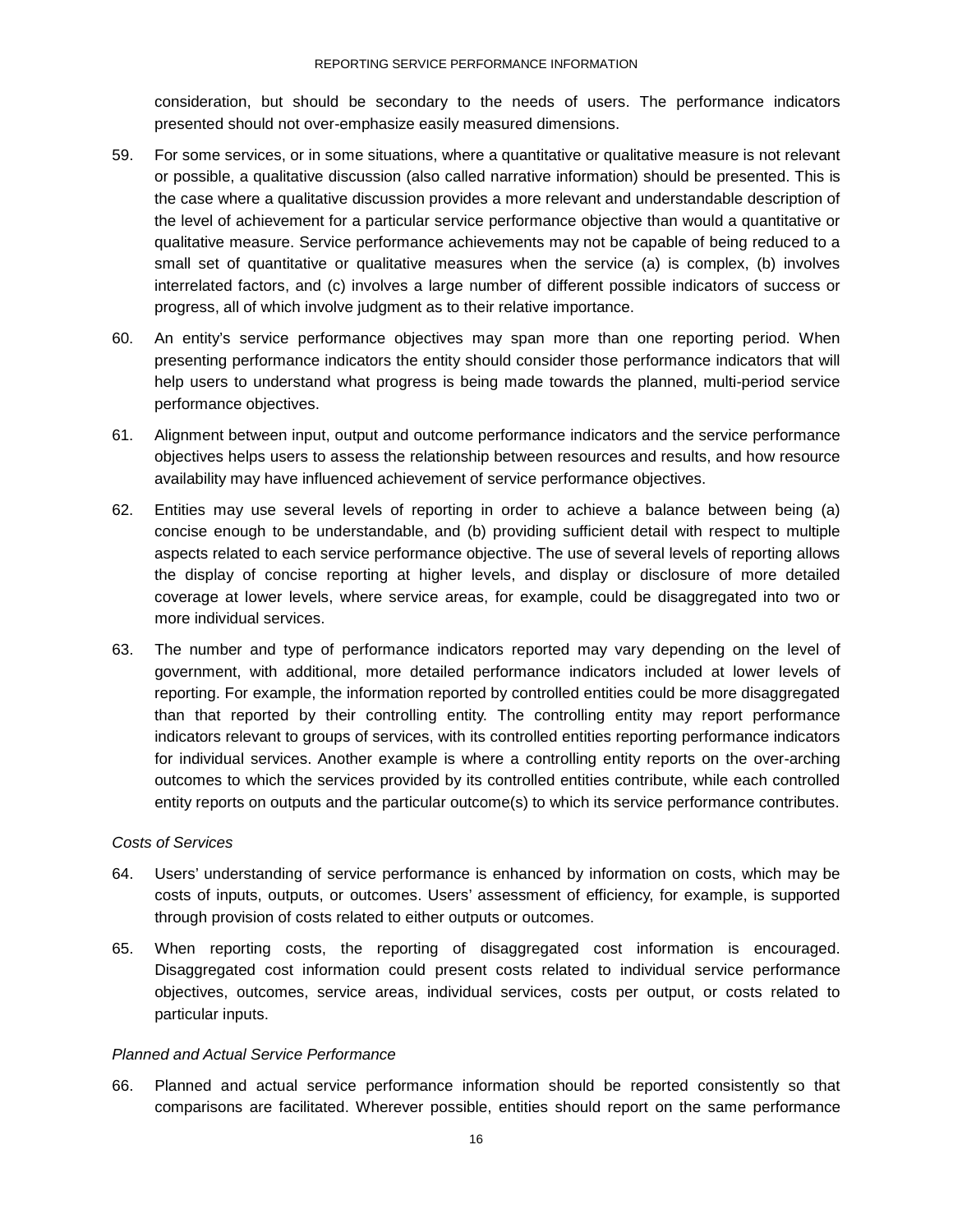indicators, with the same methodology and parameters for their computation, as that established before the start of the reporting period. This enables users to compare actual performance with planned performance at the end of the reporting period.

- 67. Consistency of performance indicators over several years facilitates long-term trend analysis. But such consistency should not be pursued at the expense of (a) improving the quality of performance indicators, for example by revising indicators so that they have more impact on decision making and are better aligned with desired outcomes; or (b) aligning indicators with changed expectations from users.
- 68. An entity may need to address the issue of how to report on changes to planned service performance that occurred during the reporting period. This situation may arise, for example, when stakeholders revise their service performance expectations during the reporting period, resulting in an amendment to service performance objectives. Service performance objectives may also change as a result of an entity combination, where accountability for services is transferred from one entity to another or reporting needs to be on services previously provided by two different entities and now provided by a single, merged entity. In these situations, it is recommended that, where possible, the entity report against both the original and the revised service performance objectives. The reason for, and the impact of, these changes should also be outlined in supporting commentary, so that users have a full understanding of reasons for variances between service performance objectives at the beginning of the reporting period and actual achievements, while also understanding the degree of actual achievement against the more up-to-date, revised service performance objectives.

#### **Information for Disclosure**

69. Narrative discussion and analysis should be provided to support users' assessments of the efficiency and effectiveness of services. Information that supports users' understanding of the basis of the displayed service performance information should also be disclosed.

#### *Narrative Discussion and Analysis*

- 70. The narrative discussion and analysis disclosed should provide an overview of service performance results, cover both positive and negative aspects of the entity's service performance, and include:
	- (a) Balanced explanations of the information presented;
	- (b) Identification and discussion of the factors that may have influenced results, including those influencing achievement (or non-achievement) of service performance objectives;
	- (c) Identification and discussion of the risks associated with the delivery of services; and
	- (d) Identification and discussion of the consequences—intended and unintended, direct and indirect—of the services provided.
- 71. It should cover the degree to which service performance objectives have been met, while also highlighting particular achievements, deficiencies and issues.
- 72. Where an entity has service performance objectives that are likely to require periods longer than one year to achieve entities are encouraged to identify those objectives and disclose information about progress towards their achievement within narrative discussion and analysis.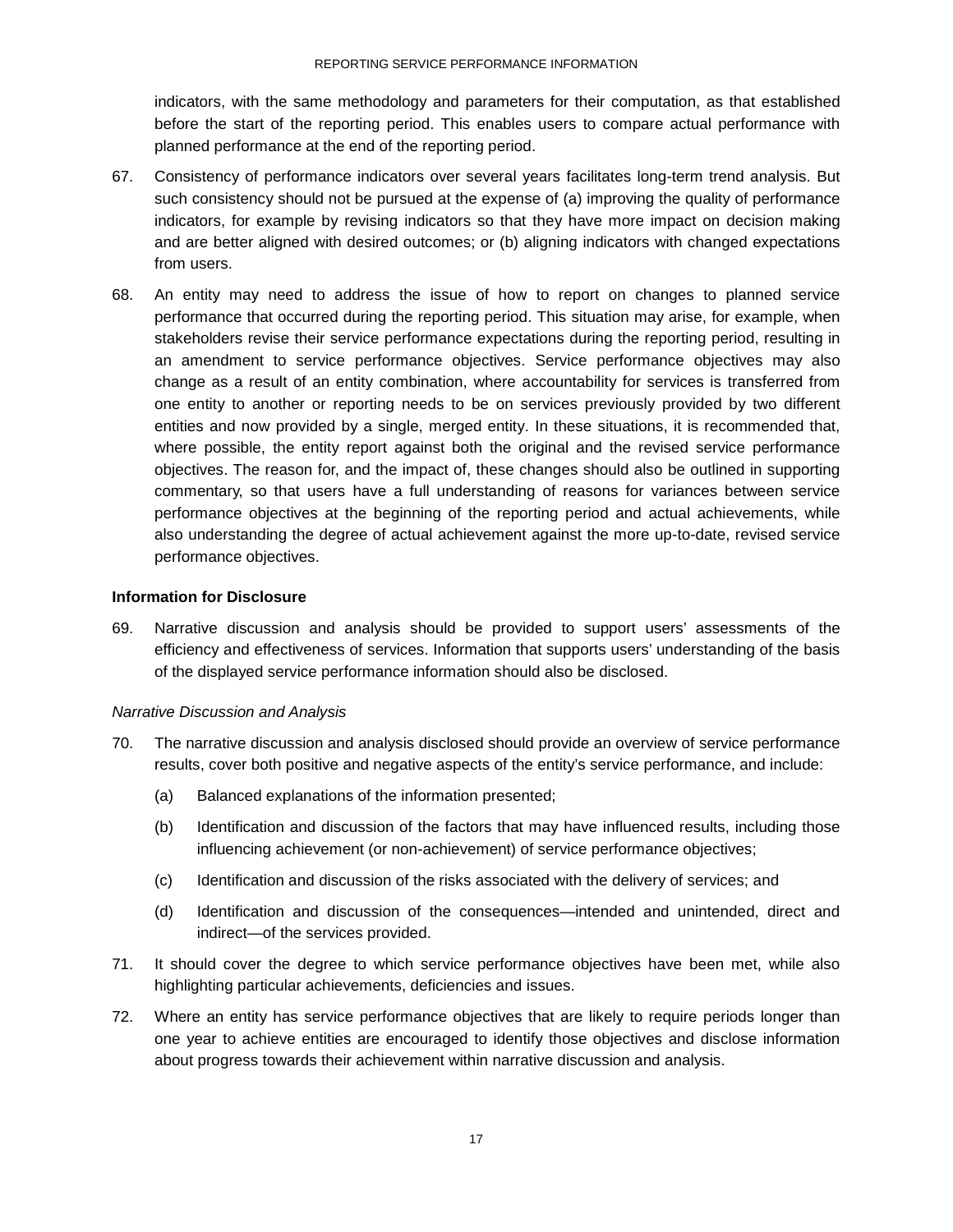- 73. Comparisons of indicators (a) over time, (b) to milestones, and (c) between actual and planned results should be disclosed and discussed. Analysis that includes trend information and explanation of significant changes since the previous year provides a context for service performance.
- 74. Explanations for differences between actual and planned results should be provided. Discussion and analysis should identify the size of the variances as well as the factors leading to the variances. These factors might include the effect of external factors (positive or negative), efficiencies or inefficiencies in processes, the impact of resource availability (for example funding or staff increased availability or constraints), or explicit government decisions.
- 75. The achievement of outcomes is often influenced by factors outside of the entity's control. Where outcome information is displayed, information should be disclosed on (a) the extent to which the outcomes can be attributed to the entity's activities, and (b) other factors that may have influenced the outcomes. Disclosures should be sufficient to ensure that users do not overestimate the entity's role with respect to either improving or worsening outcomes.
- 76. Often the delivery of public services follows a risk assessment, which establishes risk tolerance involving clear parameters around the risk of "false positives" and "false negatives". Parole decisions, customs inspections or clearances, and child welfare interventions are examples of decisions where such risk assessments are critical to the entity's service performance. Information on how such risk trade-off decisions are informed and managed will assist users' assessments of the challenges faced and the performance delivered by the entity.
- 77. For example, child welfare interventions involve decisions on whether a child is at such risk of harm in the family that the child should be removed and placed elsewhere. For this situation a "positive" decision would be that the child be removed, because the risk is deemed to be high. A "negative" decision would be that the child not be removed, because the risk is not deemed to be sufficiently high. Both leaving the child with the family or removing the child involve trade-offs. If the family is having difficulty functioning then more support for the family, while leaving the child in the family, could save the family unit and prevent harm to the child. But there is also a risk that harm to the child will continue and even worsen. The child welfare agency may have a policy that it is better to tolerate a high number of "false positives"—where subsequent events indicate that a decision to remove the child may have been wrong—on the basis that this avoids all risk to the child. Alternatively, the agency may have a policy of accepting more "false negatives"—where subsequent events show that a decision not to remove the child was wrong—on the basis that keeping the family unit together with support will achieve better outcomes overall, even though there is more risk to the child.

#### *Reconciliation or Comparison between Costs and Expenses*

78. Either a reconciliation or a comparison between reported service related costs and the expenses reported in the entity's financial statements may be disclosed. This information could support users' understanding of the basis for service costs and their importance within the context of the entity's other activities. Reconciliations or comparisons could be between, for example, (a) total costs of services and total expenses, or (b) costs related to individual services or groups of services and costs reported for different segments.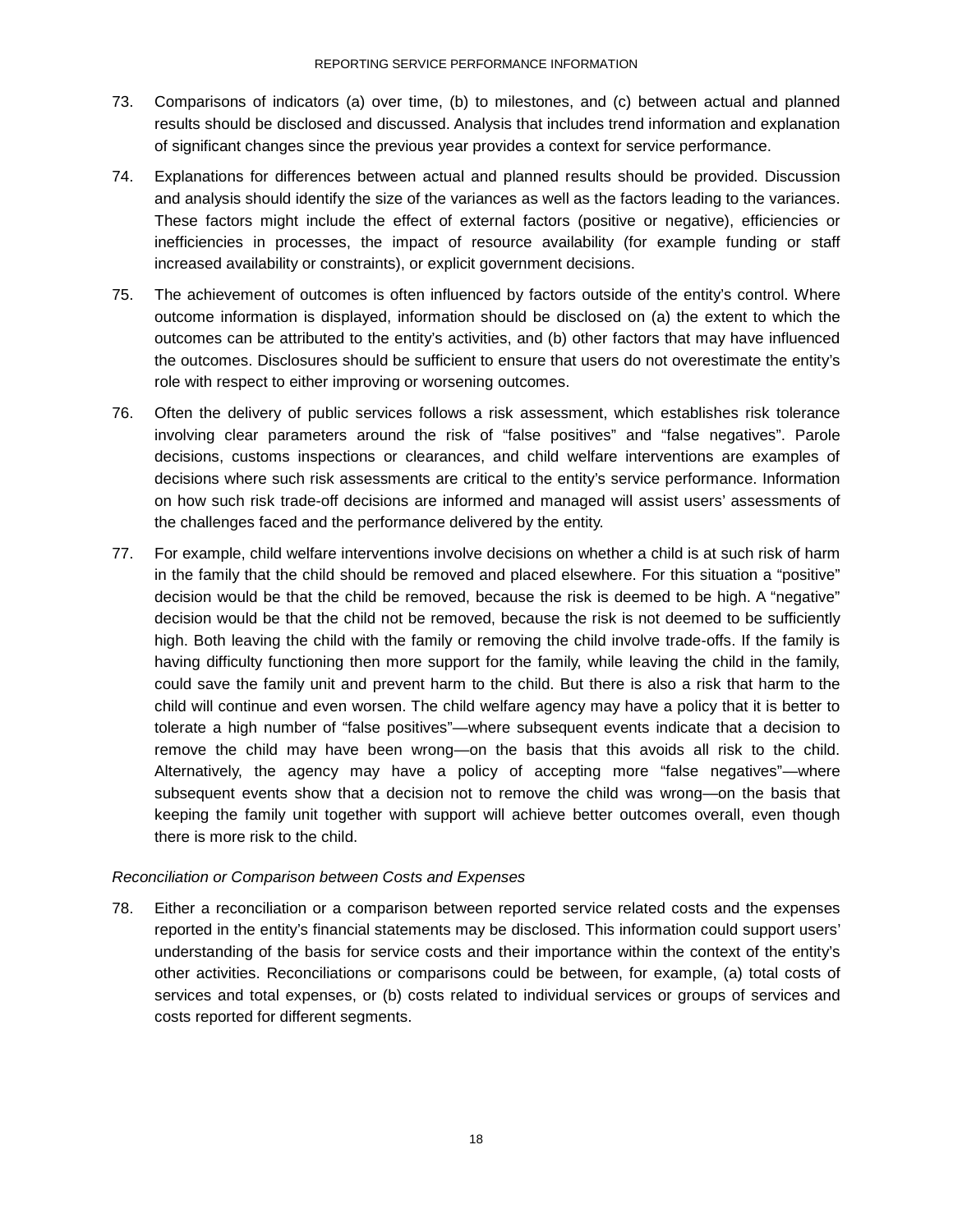#### *Basis of Service Performance Information*

- 79. Judgment will be involved in deciding what information needs to be disclosed. There should be sufficient information for users to understand the basis of the displayed service performance information.
- 80. The following information on the basis of the service performance information reported should be considered for disclosure:
	- (a) An explanation of the displayed service performance objectives, which describes how the objectives have been established, the need or demand for these objectives to be achieved, and the relationship(s) between:
		- (i) The objectives and the services presented,
		- (ii) The objectives and the displayed service performance indicators, and
		- (iii) The entity's overall objectives and its displayed service performance objectives and/or services;
	- (b) Information about the services on which information has been displayed, including an explanation for the choice to disclose information on those services;
	- (c) The services affected, the applicable reporting period(s), and an explanation for the difference(s), if the reporting period for information on any services is different from the reporting period of the service performance report;
	- (d) An explanation of the relationship between different performance indicators, particularly the extent of alignment between input, output and/or outcome indicators;
	- (e) Sufficient information on the sources of the information presented for users to understand the quality of the displayed information, including its verifiability;
	- (f) An explanation of the basis for information aggregation, which addresses the level of detail reported; and,
	- (g) The basis for cost determination, which explains cost allocation policies, including the treatment of direct and indirect service related expenses and any other information necessary for users to understand how costs were determined.
- 81. Users need to know which services have been reported on, as well as the reasons why information related to those services was chosen for inclusion. The level of detail provided, the determination of those services on which to report, and the rationale for that approach to detail and services should be explained to users. Sufficient information should be provided to allow users to determine (a) if the service performance report is relevant to them, and (b) if it will provide the kind of information they need to make informed decisions and reach conclusions about the results of the entity's service performance. Disclosures additional to those proposed in paragraph 79 may be needed in order to support users' understanding of the basis of the displayed service performance information.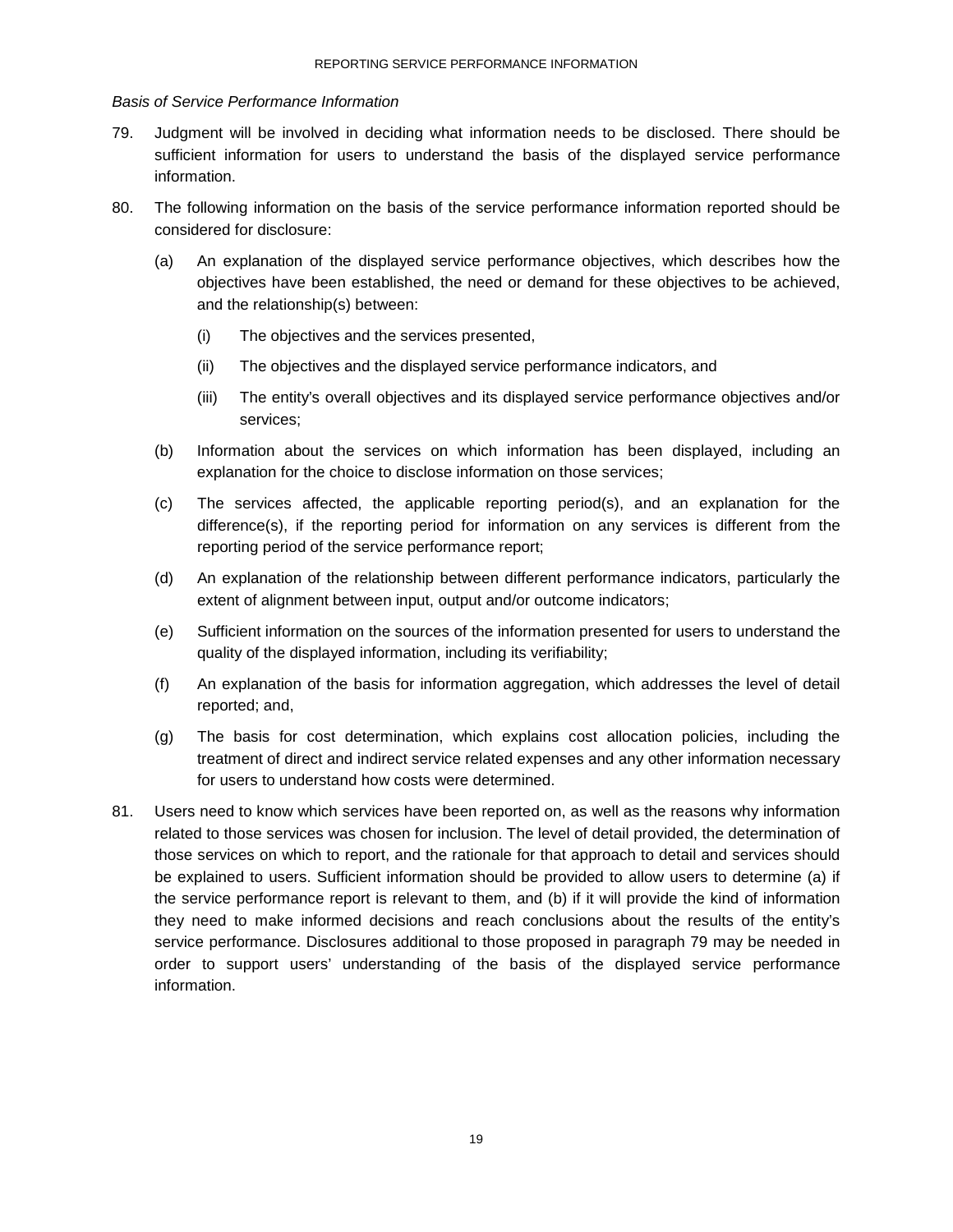## <span id="page-19-0"></span>**Basis for Conclusions**

*This Basis for Conclusions accompanies, but is not part of, RPG X.*

#### **Background**

#### *Project Initiation, Consultation Paper and Decision to Develop Guidance*

- BC1. The IPSASB approved a project brief on reporting service [performance in](http://www.ifac.org/PublicSector/Meeting-FileDL.php?FID=5531)formation, then called "performance reporting", in March 2008. Work on the project was deferred until responses to a Consultation Paper on Phase 1 of the IPSASB's Conceptual Framework (which includes the scope of general purpose financial reporting (GPFR), the objectives, qualitative characteristics and the reporting entity) had been considered. The first issues paper related to the project was discussed at the IPSASB's June 2010 meeting.
- BC2. A Consultation Paper (CP), *Reporting Service Performance Information*, was issued in September 2011. In developing the CP, the IPSASB reviewed and compared existing national standards, guidance, and regulatory requirements for service performance reporting (or its equivalent) from selected national jurisdictions, the United Nations, and the Organization for Economic Co-operation and Development. Based on the IPSASB's research, no two jurisdictions have identical service performance reporting frameworks, but it was found that there are similarities in the service performance information that is reported. Consideration of these similarities and of commonly used terms provided the basis for the CP's (a) principles based framework for reporting service performance information, and its (b) terminology, with associated definitions.
- BC3. The IPSASB completed its review of responses to the CP in December 2012. In March 2013 the IPSASB decided that information additional to that included in the financial statements should be addressed presently through development of a Recommended Practice Guideline (RPG) and, on that basis, this RPG was developed for reporting service performance information.

#### *Development of a Recommended Practice Guideline*

- BC4. This RPG is based on the service performance reporting framework developed for the CP, revised for the IPSASB's decisions during its review of responses to the CP. This RPG is also underpinned by Chapters 1 to 4 of the IPSASB's Conceptual Framework, and is consistent with CF–ED4, *Presentation in General Purpose Financial Reports*. If the IPSASB decides to revise presentation concepts proposed in CF–ED4, as part of its finalization of the relevant chapters of the Conceptual Framework, the revisions will be taken into account during the finalization of this RPG.
- BC5. The Conceptual Framework notes that the primary function of governments and most public sector entities is to provide services to constituents. Consequently, their financial results need to be assessed in the context of the achievement of service delivery objectives. Reporting non-financial as well as financial information about service delivery activities, achievements and/or outcomes during the reporting period is necessary for a government or other public sector entity to discharge its obligation to be accountable―that is, to account for, and justify the use of, the resources raised from, or on behalf of, constituents. Decisions that donors make about the allocation of resources to particular entities and programs are also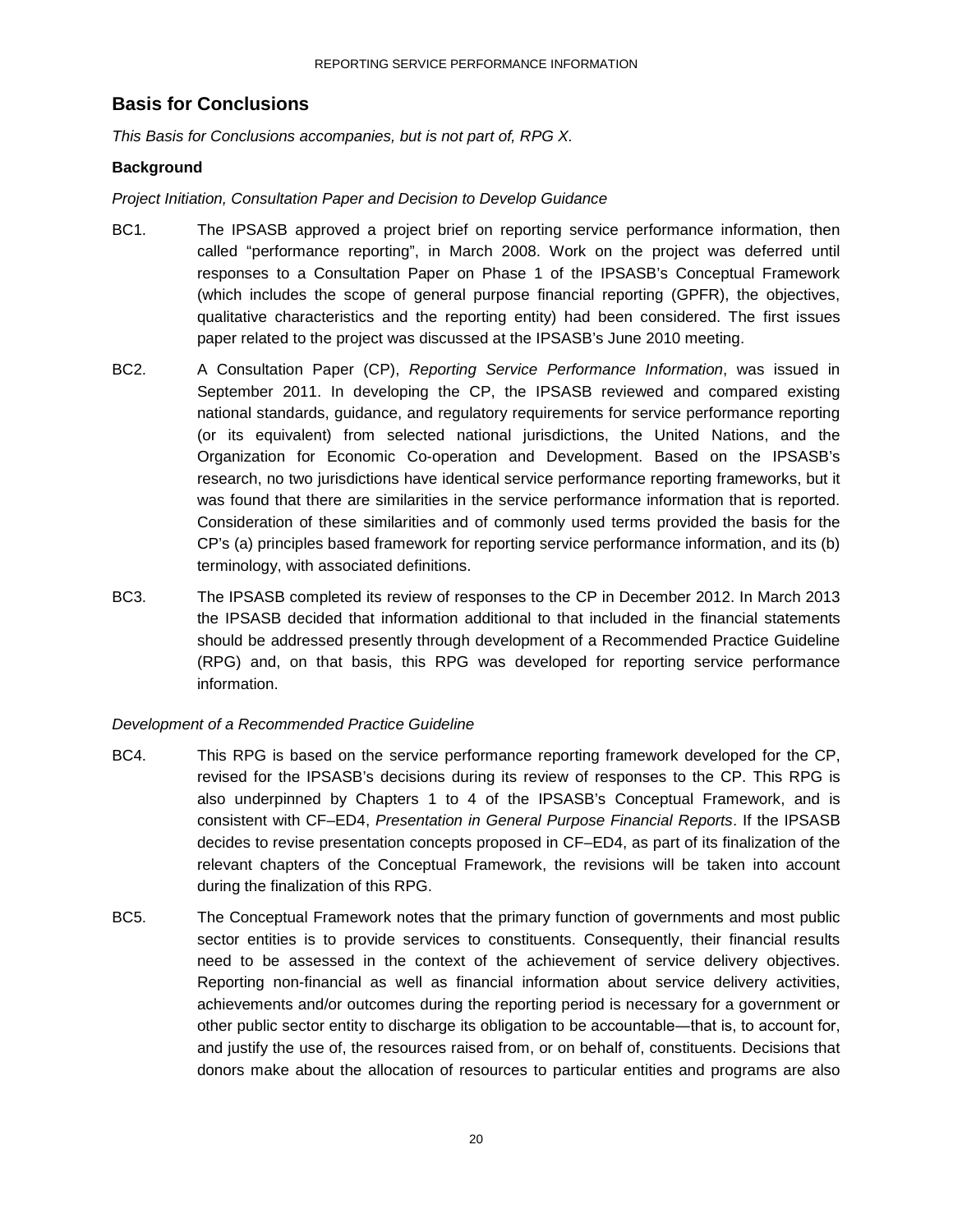made, at least in part, in response to information about service delivery achievements during the reporting period, and future service delivery objectives.

BC6. As for the CP, this RPG sets out principles based guidance for the reporting of service performance information by public sector entities. This guidance focuses on meeting the needs of users of GPFRs.

#### **Overall Approach of RPG—Guidance on Decisions and Minimum Characteristics**

- BC7. During development of this RPG, the IPSASB considered whether its overall approach should aim to (a) establish minimum characteristics of service performance information, consistent with an RPG's role as providing good practice and requirements; or (b) provide a framework that identifies decisions that preparers need to make and guidance on those decisions, consistent with the framework approach in the CP and an RPG's function as guidance. The IPSASB decided that the RPG should provide a mixture of guidance on decisions and identification of minimum characteristics for reporting service performance information.
- BC8. In developing an RPG for reporting service performance information the IPSASB acknowledged the challenge in developing guidance that would be useful when applied to diverse services, diverse service performance objectives, and diverse accountability and decision-making contexts world-wide. Arguably service performance reporting quality depends in part on the extent to which it meets the particular information needs arising from the services provided and the context for their provision. For example, a report that tells the story of factors influencing progress toward critical targets may look quite different to a report that provides an account of services delivered for the resources provided. The IPSASB considered these matters and was of the view that it would be most helpful to develop an RPG that identifies the decisions that preparers will need to make, then provides guidance on how such decisions should be made, rather than an RPG that establishes minimum standards.
- BC9. The IPSASB's view is that a mixture of guidance on decisions and identification of minimum characteristics for reporting service performance information provides useful guidance, without attempting to establish global requirements that may not be appropriate for the variety of different services and different service delivery contexts that exist globally. Service performance information is a developing area, which means that the RPG should not be overly prescriptive.

#### **Objective**

BC10. The objective for this RPG is based on the Conceptual Framework's description of the needs of users of GPFRs for service performance information. It also reflects the CP's analysis that concluded there is scope for guidance, while acknowledging that the guidance should be broad enough to allow entities and national jurisdictions to address users' needs with respect to particular services in particular contexts.

#### **Scope**

BC11. This RPG applies to all public sector entities, other than Government Business Enterprises (GBEs). This is consistent with the *Preface to International Public Sector Accounting Standards*, which states that the IPSASB develops accounting standards and other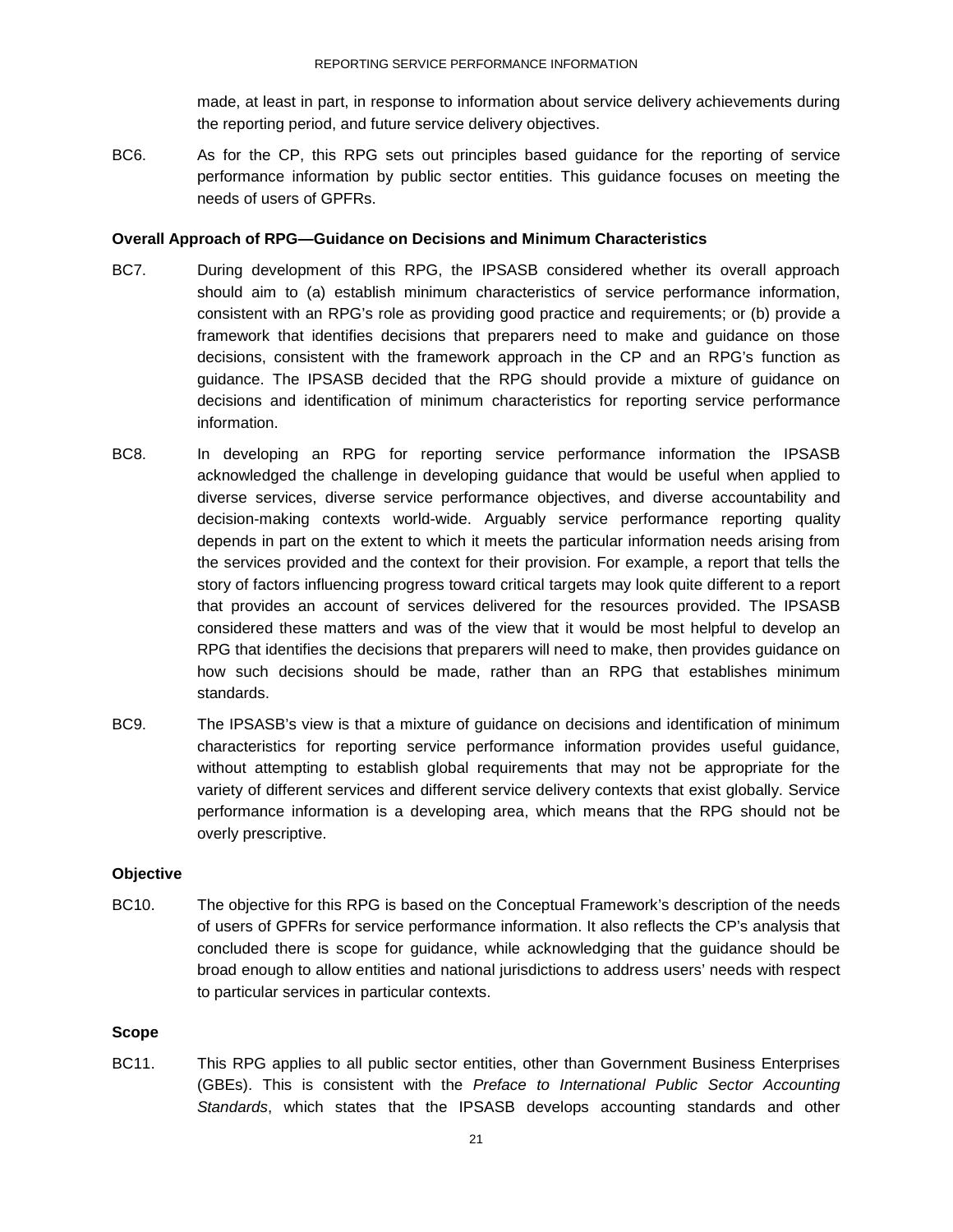publications for use by public sector entities, other than GBEs. This exclusion from the scope should not be read as implying that the guidance could not be applied by GBEs or that there is any barrier to GBEs applying this guidance. The IPSASB considers that where GBEs report service performance information, the guidance in this RPG would be useful for such reporting. Similarly, a jurisdiction may decide that GBEs should report service performance applying the RPG's guidance.

- BC12. Where the controlling entity reports service performance information according to the recommendations in this RPG it may provide information on services provided by one or more controlled GBEs. Although the GBEs' own reporting is not within the scope of this RPG, the IPSASB considers that information reported by the controlling entity—about the GBEs' services—needs to follow the RPG's requirements, if the controlling entity is to assert compliance with the RPG.
- BC13. The IPSASB discussed whether this RPG should apply to entities in national jurisdictions which already have extensive service performance information reporting requirements for their public sector entities—requirements that may extend beyond the minimum information levels set out in the RPG. The IPSASB's view is that, in such circumstances, the entity will need to ensure that jurisdiction requirements are met. While the RPG does not set out detailed comprehensive and specific requirements, this does not represent an encouragement to report less than is already reported under national or other requirements, nor is this viewed as in conflict with more extensive reporting. The RPG includes a statement that it sets out minimum information levels. It also states that the RPG "…does not preclude the presentation of additional information if such information is useful in meeting the objectives of financial reporting and meets the qualitative characteristics of financial reporting." On this basis the IPSASB concluded that the RPG should be able to be applied to entities in jurisdictions where extensive service performance information reporting requirements already exist.

#### **Definitions of Terms**

- BC14. In reaching its view on the need for standardized service performance terminology the IPSASB noted that although entities use some terminology consistently, many of those entities have not defined some or all of the terms they use. Moreover, the same terms sometimes have different meanings in different jurisdictions. On this basis, the IPSASB concluded that a standardized service performance terminology was necessary to support the understandability and comparability of service performance information reported by entities in GPFRs.
- BC15. This RPG defines seven terms which are based, as far as possible, on terms already used in jurisdictions with a well thought through and explicit approach to, and extensive experience in, service performance reporting. Establishing definitions for these terms is expected to assist with the communication of service performance concepts, and support achievement of the qualitative characteristics.
- BC16. During the review of responses on the CP and subsequent development of the RPG the IPSASB revised the definition of an effectiveness indicator. The CP definition was: "Effectiveness indicators are measures of the relationship between outputs and outcomes." This implies that the relationship between outputs and outcomes is relatively simple to measure. After further consideration the IPSASB considered that the relationship between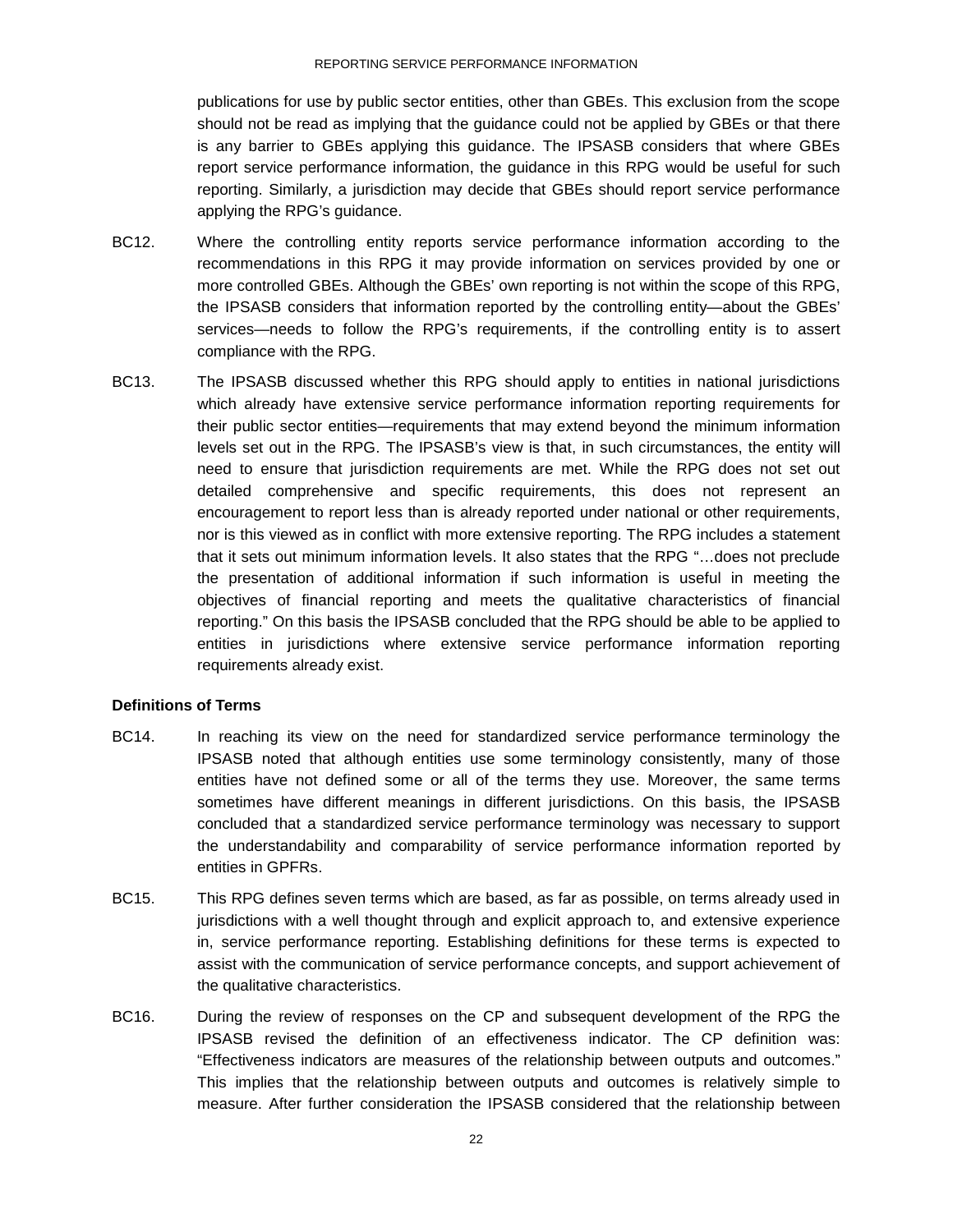#### REPORTING SERVICE PERFORMANCE INFORMATION

outputs and outcomes is likely, in many situations, to be more complex than the simple relationship underpinning the original definition. Furthermore, the IPSASB considered that effectiveness is better understood to be the degree to which an entity is successful in achieving its service performance objectives. On this basis the IPSASB decided that effectiveness indicators show the extent to which an entity has achieved its services performance objectives, where those objectives are stated in terms of outcomes or outputs.

BC17. "Economy indicators" were considered for inclusion in the set of standard terminology, during development of the CP, because it is a commonly used term. A majority of IPSASB members decided to exclude economy indicators because they overlap with efficiency indicators and are difficult to derive in isolation. In addition the concept of economy was considered to be covered by input indicators. This issue was considered further by the IPSASB during its review of responses to the CP, when a majority of IPSASB members reconfirmed the view that economy indicators do not represent something additional to the ideas conveyed by either efficiency or inputs. On that basis "economy indicators" are not included in the defined terms.

#### **Reporting Boundary and Reporting Period**

- BC18. The IPSASB considered whether service performance information should be presented for the same reporting entity as for financial statements. Members had differing views and sought feedback on this issue. After reviewing responses to the CP the IPSASB concluded that service performance information should be presented for the same reporting entity. This supports (a) holding the reporting entity accountable for its service provision and use of resources, and (b) decision making. On that basis a majority of the IPSASB considered that service performance information should be prepared for the same reporting entity as for the financial statements.
- BC19. The RPG focuses on information for accountability and decision making involving the reporting entity rather than a supply chain, network or other combination of individual entities. On that basis the IPSASB considers that the reporting boundary for service performance information should be the same as that used for the financial statements.
- BC20. Some respondents to the CP were concerned that controlling entities should not be required to report all services provided by their controlled entities, with the result that information becomes too detailed and lengthy to meet the qualitative characteristics and support users' assessments for accountability and decision making. To address this concern the RPG includes guidance on how a controlling entity can present service performance information on services provided by its controlled entities, without providing an overwhelming amount of detail in its own report.
- BC21. The IPSASB considered whether service performance information should be reported annually, when service performance objectives, whether expressed in outcomes, outputs or inputs, may require periods longer than one year to achieve. The majority of IPSASB members considered that service performance information should be reported annually because this is important to ensure that users' have the information they need to hold an entity accountable for its service provision and make decisions. To address the existence of multi-year service performance objectives the IPSASB decided that the RPG could encourage entities to disclose information on their progress towards multi-year service performance objectives.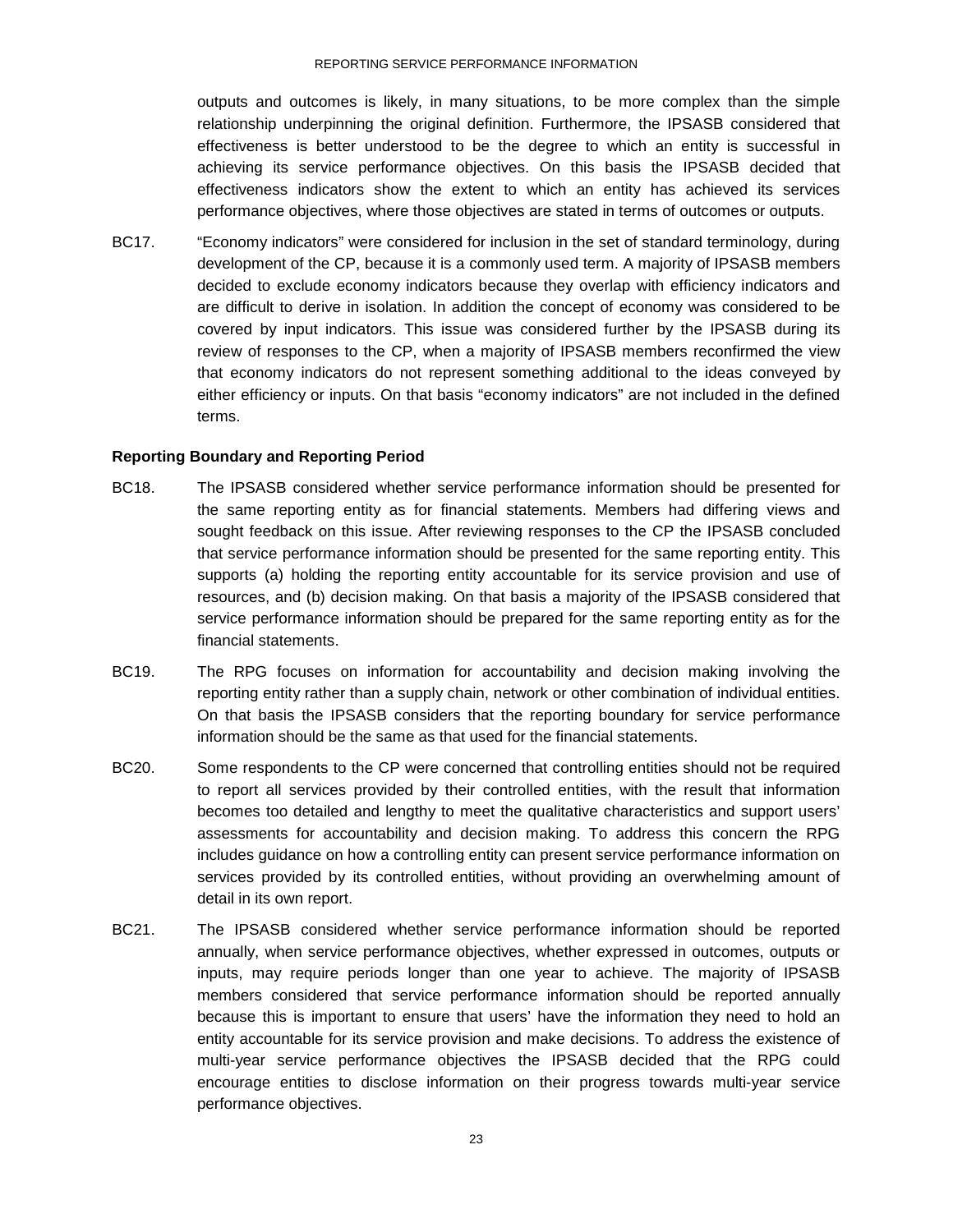- BC22. The IPSASB considered whether the RPG should state that service performance information should be issued at the same time as the financial statements. To be useful for accountability and decision making service performance information should be reported within a reasonably short time after the end of the reporting period, which would mean issuance at a similar time as for the financial statements. This is important to achieve the qualitative characteristic of timeliness. The IPSASB noted that issuance at the same time as the financial statement (a) may be very difficult for some entities or jurisdictions to achieve, and (b) may not be justified if an assessment of its costs and the resulting benefits is done. The IPSASB decided that, while acknowledging that it is desirable for service performance to be reported at the same time as the financial statements, the RPG should not state that this is necessary.
- BC23. The IPSASB considered situations in which a controlling entity includes information on services that are provided by controlled entities with a different reporting period from that of the controlling entity. Ideally all the service performance information reported should cover the same reporting period. However there are situations where the benefits of aligning the information with the controlling entity's reporting period do not outweigh the costs involved. On this basis the IPSASB decided that the RPG should acknowledge the possibility that some of the service performance information reported may be for a different reporting period and address this through additional disclosures.

#### **Principles for Reporting Service Performance Information**

- BC24. The RPG sets out principles applicable to information presentation, including decisions on location and organization. It also identifies factors that should be considered, when making decisions on information location and organization. This principles-based approach is consistent with the IPSASB's decision on the RPG's overall approach.
- BC25. The IPSASB determined that the key principles for reporting service performance information should be based on the users' needs that such information should meet, as established through consultation and with reference to the Conceptual Framework. The RPG's principles have been informed by the nature of service performance information reporting, as evident from the experience of different jurisdictions, which the CP discussed and synthesized.
- BC26. The principles and factors are also based on application of the concepts developed for Phase 4 of the Conceptual Framework to the reporting of service performance information. As stated above, if the IPSASB decides to revise presentation concepts proposed in CF–ED4 as part of its finalization of the relevant chapters of the Conceptual Framework, the revisions will be taken into account during the finalization of this RPG.

#### **Presentation of Service Performance Information**

#### *Consultation Paper's Dimensions and Components of Service Performance Information*

- BC27. The CP explained that there are four dimensions of service performance on which information should be presented. The four dimensions—why, what, how and when—relate to an entity's (a) service performance objectives, (b) performance indicators, (c) comparison between planned and actual performance, and (d) time series that allow users to assess either changes in service provision over time or progress towards a multi-year goal.
- BC28. The RPG's coverage of information selection addresses these four dimensions when it establishes that an entity should report: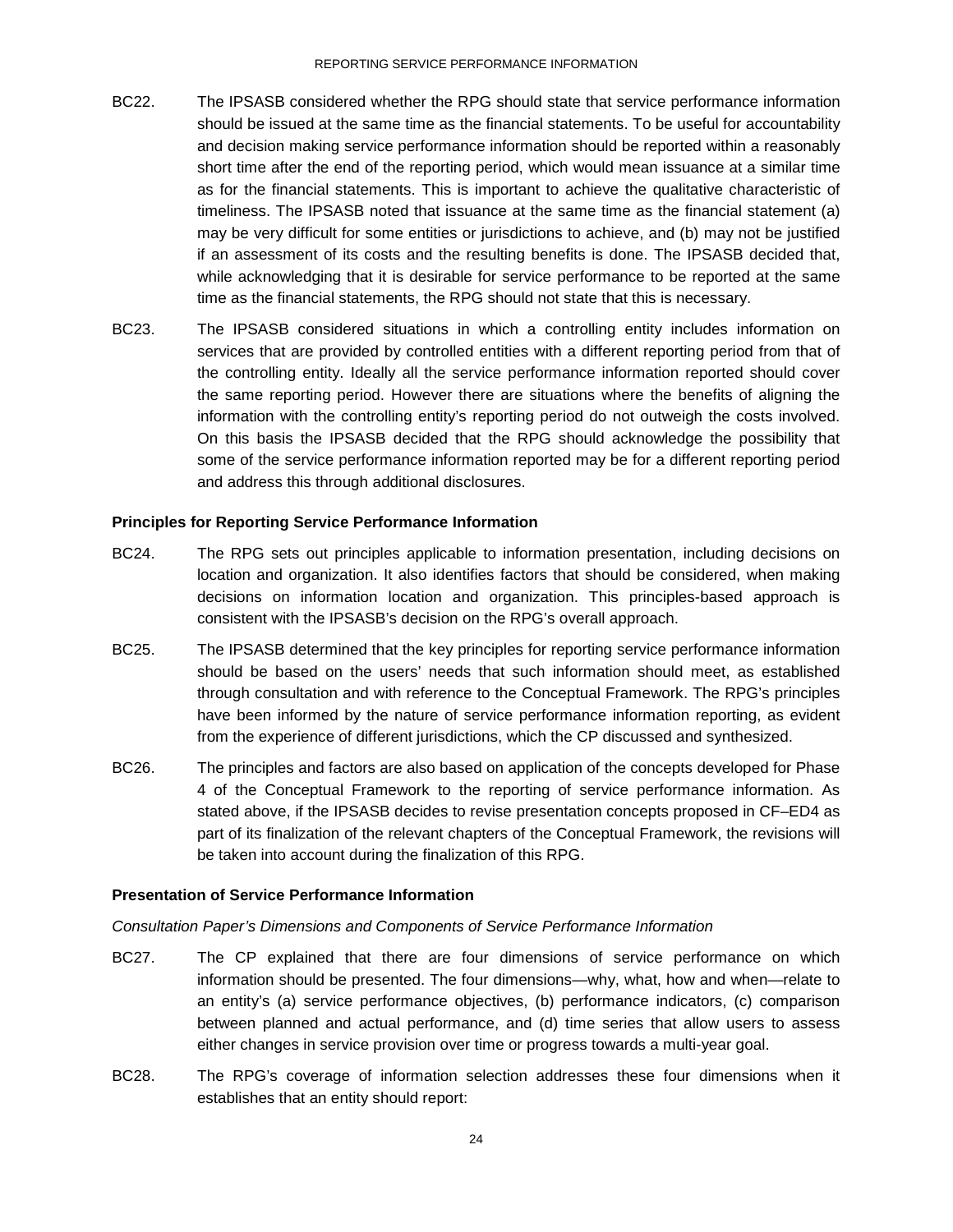- (a) Information on an entity's service performance objectives, including the need or demand for these objectives to be achieved (the "why" dimension);
- (b) Performance indicators to show achievements with respect to service performance objectives (the "what" dimension);
- (c) Comparisons of actual performance to planned (or targeted) results, including information on the factors that influence results (the "how" dimension); and
- (d) Time-oriented information, including the comparisons of actual results over time and to milestones (the "when" dimension).
- BC29. The CP then established components of service performance information, which relate to these four dimensions. The RPG's coverage of information selection addresses the CP's components, which are: (a) narrative discussion of the achievement of objectives, and information on (b) the parameters of the service performance information reported (termed "basis" in the RPG), (c) the entity's service performance objectives, and (d) the achievement of service performance objectives.

#### *Presentation in the Same Report as the Financial Statements or in a Separate Report*

- BC30. The IPSASB considered whether service performance information should be located in the same report as the financial statements or in a separate report. It noted that while many national jurisdictions treat service performance information as distinctly different and therefore separate from information provided with the financial statements, there are also jurisdictions that integrate service performance information into the same report as the financial statements, treating the two sets of information as complimentary. There are benefits to both approaches. In order to allow for jurisdictional differences the IPSASB decided that the RPG should not restrict entities to reporting service performance information either in a separate report or in the same report as the financial statements.
- BC31. The IPSASB noted that there may be some implications for the audit of the financial statements, if service performance information is included in the same report as the financial statements. Presenting service performance information such that it meets the applicable audit requirements may involve additional costs to the reporting entity*.*

#### *Display of Service Performance Information within a Report*

- BC32. The IPSASB considered whether the RPG should (a) propose one way that service performance information should be organized, with the main method considered being a tabular form, described as a "statement of service performance"; or, (b) provide principles that should be applied to guide jurisdictions and/or preparers when they choose between different possible information organization approaches.
- BC33. The IPSASB noted that in some jurisdictions there are requirements that service performance information be reported in a "statement of service performance". In other jurisdictions preparers apply principles to identify how best to organize information, with reference to the particular types of services, desired outcomes, or planned achievements on which information needs to be reported. Organizing information into a tabular or statement form can support understandability and comparability when numerical or "summary descriptive" performance indicators (e.g. "satisfactory or unsatisfactory") are reported on multiple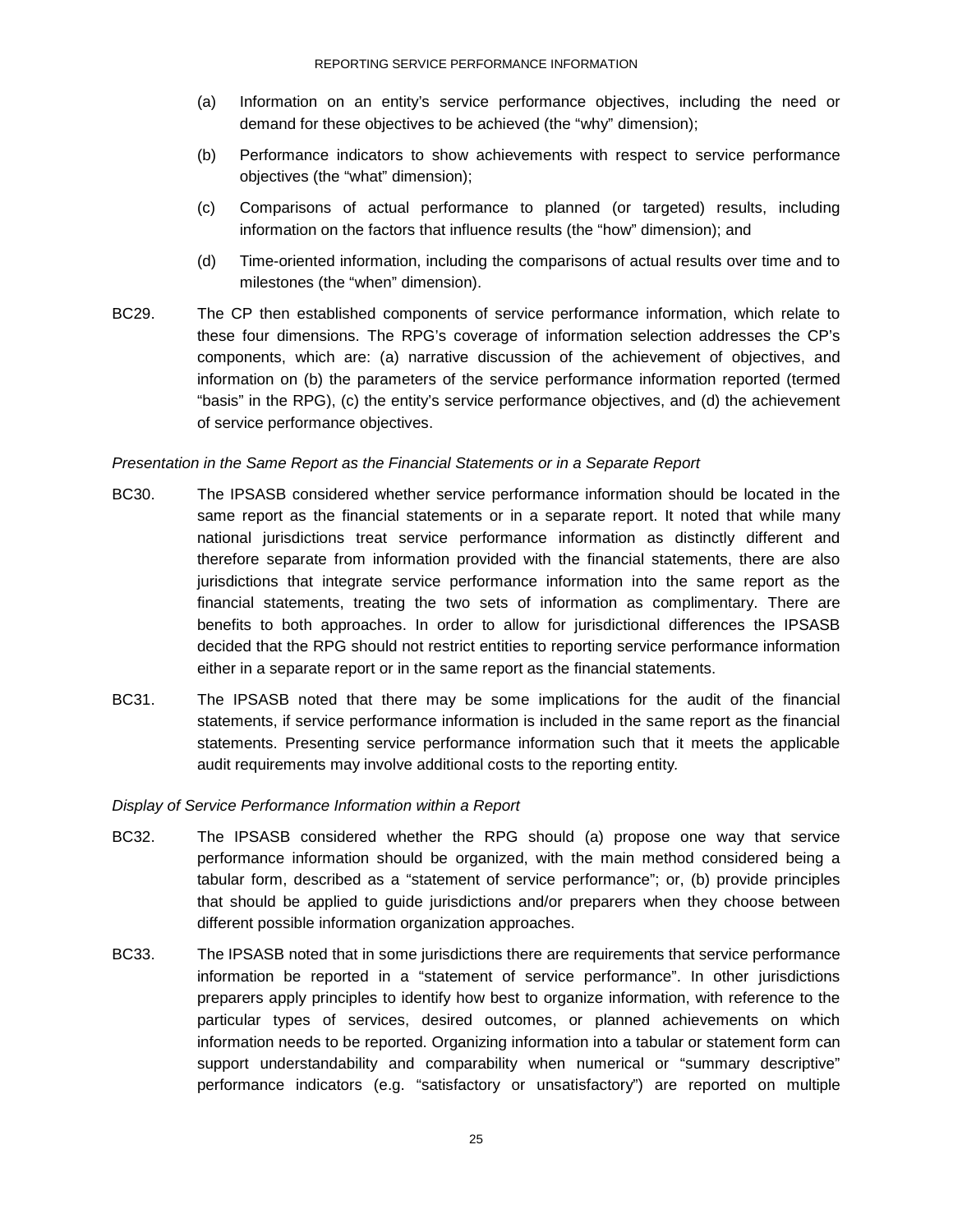services. But service achievements could be misrepresented or poorly described if a statement format is the only form of presentation permitted.

BC34. The IPSASB decided that the RPG should focus on principles applicable to this decision. By focusing on principles rather than stipulating a standard reporting structure, the RPG allows the choice of information organization to be tailored to (a) the nature of the services on which performance information is presented; and, (b) the needs of users, so that it supports achievement of the objectives and qualitative characteristics of financial reporting, and (c) the regulatory context, including the regulatory environment in which the entity operates. Although this could result in less standardization, and reduced comparability between entities, service performance information differs from financial statements information due to the diversity of services reported. Unless the indicators themselves are comparable, a single presentation format will not provide the benefits of inter-entity comparability, but will sacrifice the benefits to be gained from allowing information organization to be tailored for objectives and specific services provided, such that the resulting organization meets the needs of users.

#### *Principles Rather than Specific Requirements*

BC35. The IPSASB acknowledged that entities' presentation of service performance information will vary, depending on (a) the services that the entity provides, (b) the nature of the entity, and (c) the regulatory environment or other context within which the entity operates. Because services provided, service performance objectives, and applicable service performance indicators depend on these different factors, the IPSASB decided that the RPG should not identify specific performance indicators that must be presented. Instead, it should identify broad types of information that should be reported and provide guidance on achievement of the qualitative characteristics when selecting service performance information.

#### *Information that Conveys a Coherent, Integrated View of the Entity's Service Performance*

BC36. The RPG establishes a minimum set of information to present. The IPSASB considered that this approach was appropriate because it allows entities at an early stage of developing service performance reporting to meet the RPG's guidelines and report service performance information consistent with their existing reporting capabilities. Nonetheless, the IPSASB's view is that good quality service performance reporting needs to be reported so that users can assess an entity's service performance, including both (a) its achievement of objectives and (b) the extent to which it has used resources efficiently and effectively to deliver outputs and achieve outcomes. The set of performance indicators presented should form a holistic system such that they communicate a coherent, integrated view of the entity's service performance.

#### *Selection of Performance Indicators*

BC37. The IPSASB considered whether the RPG should require entities to report all five types of performance indicators— inputs, outputs, outcomes, efficiency and effectiveness—for the services that they provide. This would result in comprehensive coverage of an entity's service performance, but it might not reflect an entity's actual service performance focus. In practice it is likely that an entity's service performance objectives will change over time. For example, objectives may initially focus on inputs, then outputs and efficiency or outcomes and effectiveness. If an entity is able to adjust its reporting of performance indicators to align them with its service performance objectives, then the information presented is more likely to be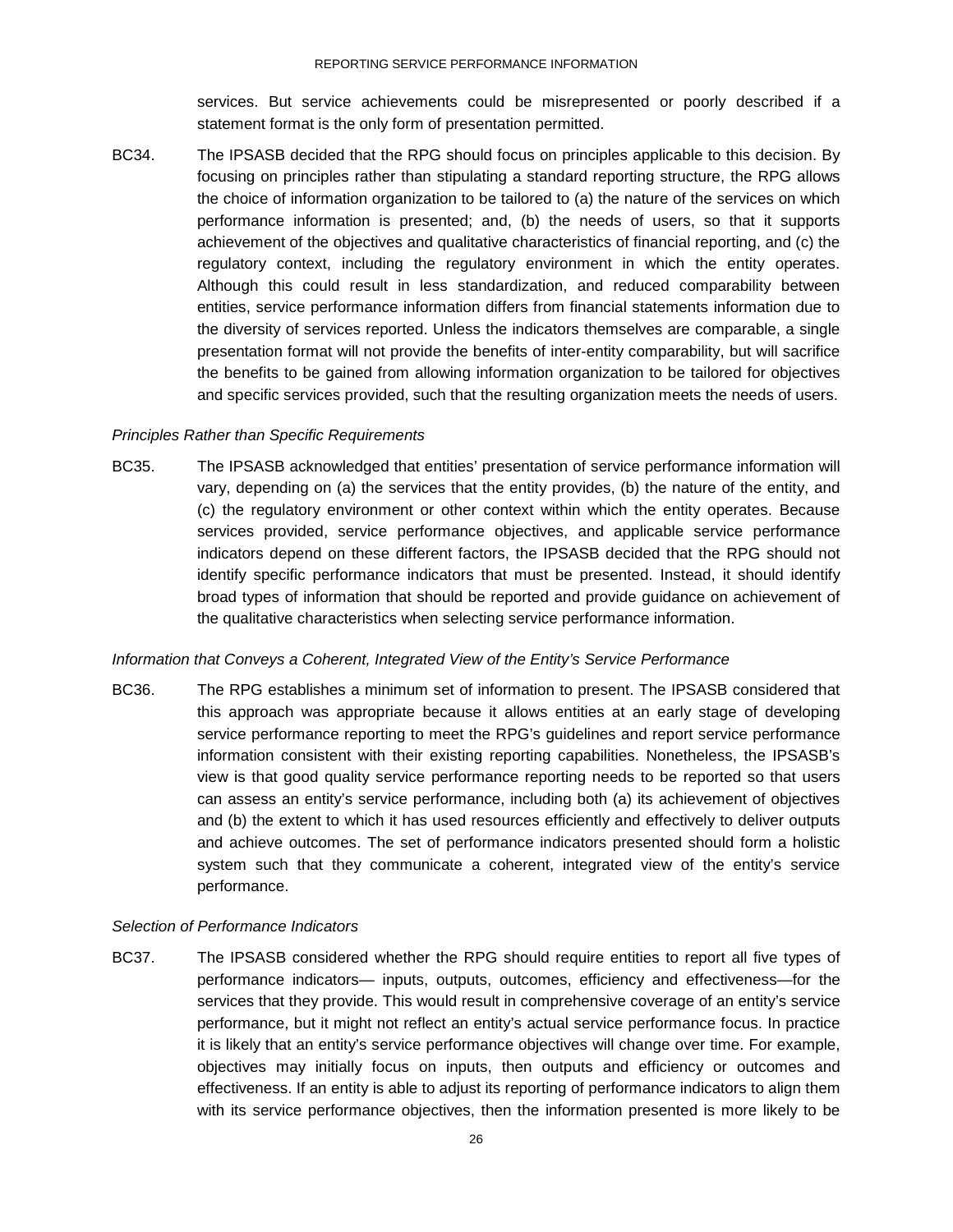useful to users and meet the qualitative characteristics, while supporting achievement of the financial reporting objectives. On that basis the IPSASB decided that the RPG should not require reporting of all five types of indicators but should instead provide guidance on how an entity should choose the types of performance indicators that it reports.

BC38. The IPSASB also considered whether the RPG should require entities to report outcome indicators. Outcome information is important to users, because it focuses on the ultimate reason for service provision, which is the impact that services have on the community. However outcome information can be very difficult for entities to provide, particularly when they are at an early stage in developing their services performance reporting. On that basis the IPSASB decided that the RPG should encourage but not require entities to present information on outcomes.

#### *Two Approaches for Reporting Service Performance Information*

- BC39. In developing this RPG the IPSASB acknowledged that there are differing approaches to reporting service performance information, including approaches that are more output focused and approaches that are more outcome focused. A more outputs focused approach reports information about the services provided. This type of information is oriented towards resource providers and aims primarily to report on the services received for resources provided and whether resources have been used efficiently, although there is scope to widen the focus to include information about outcomes. A more outcome focused approach tells a performance story, which generally reports on the achievement of outcomes, although there is scope to relate this performance story back to the costs of services. The information reported explains how well the entity is doing in terms of achieving its objectives, where those objectives are described in terms of outcomes.
- BC40. The IPSASB considered whether the RPG should include guidance specifically tailored for each approach, but decided against this on the basis that the RPG's focus on achievement of objectives can be applied to either approach, while also being consistent with what is proposed in the CP. Allowing entities to tailor their reporting to their objectives means that entities or jurisdictions do not need to fit their individual approach into either an outputfocused approach or an outcome-focused approach in order to apply the RPG. This means that the RPG's content will be useful to those entities that (a) apply one of these two approaches, (b) use other approaches, and, (c) use mixture of different aspects of both the output and outcome approaches. Entities' service performance objectives may even relate to inputs, when their reporting of service performance information is at an early stage. However, the ideal to which entities should, over time, aspire is the reporting of service performance information that reports comprehensively on both outcomes and outputs, along with information that allows users to assess the efficiency and effectiveness of both. This is consistent with the IPSASB's view, referred to earlier within the context of performance indicators, that the performance indicators presented should form a holistic system such that they communicate a coherent, integrated view of the entity's service performance.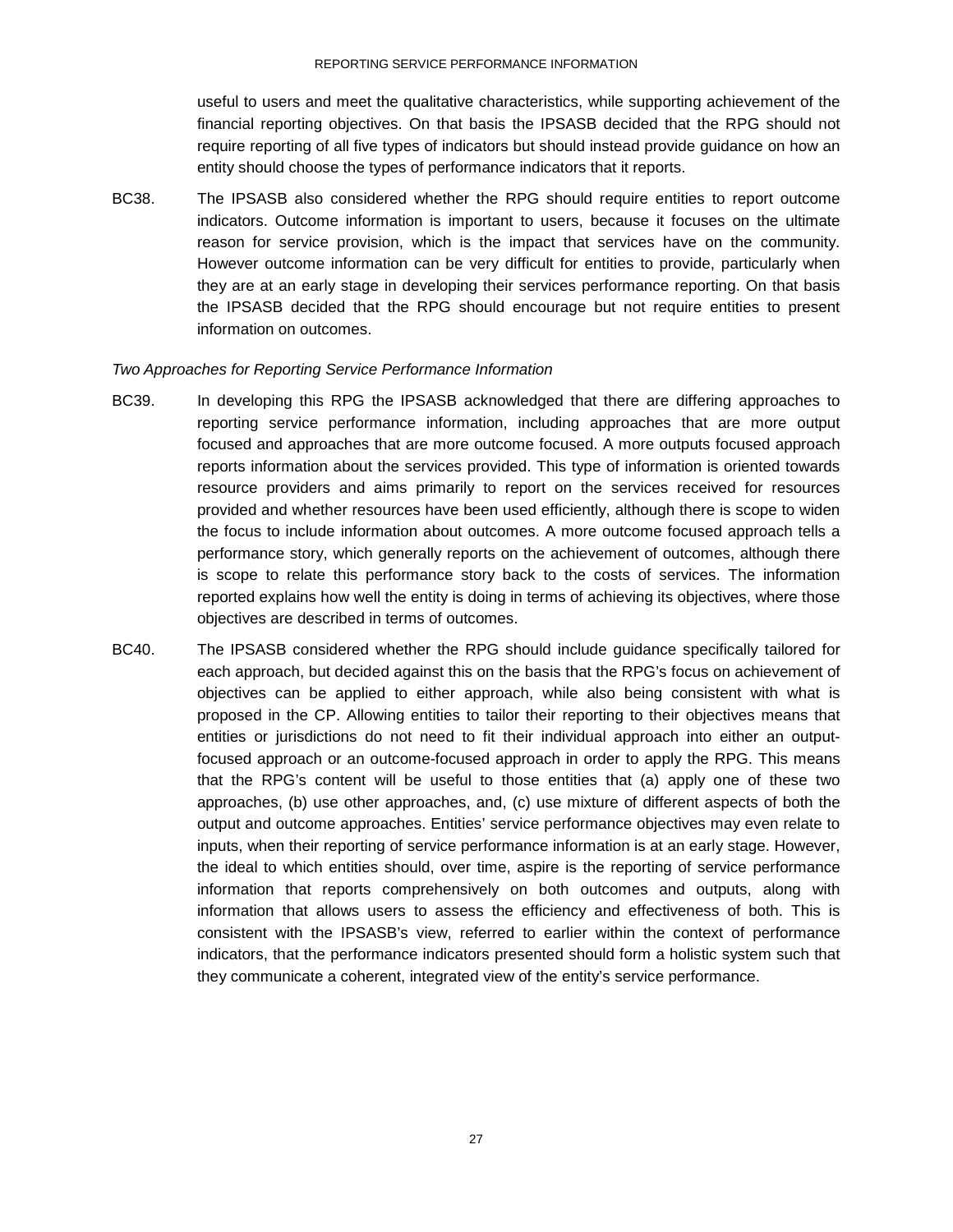International Public Sector Accounting Standards, Recommended Practice Guidelines, Exposure Drafts, Consultation Papers, and other IPSASB publications are published by, and copyright of, IFAC.

The IPSASB and IFAC do not accept responsibility for loss caused to any person who acts or refrains from acting in reliance on the material in this publication, whether such loss is caused by negligence or otherwise.

The IPSASB logo, 'International Public Sector Accounting Standards Board', 'IPSASB', 'International Public Sector Accounting Standards' 'IPSAS', the IFAC logo, 'International Federation of Accountants', and 'IFAC' are trademarks and service marks of IFAC.

<span id="page-27-0"></span>Copyright © December 2013 by the International Federation of Accountants (IFAC). All rights reserved. Permission is granted to make copies of this work provided that such copies are for use in academic classrooms or for personal use and are not sold or disseminated and provided that each copy bears the following credit line: *"Copyright © December 2013 by the International Federation of Accountants (IFAC). All rights reserved. Used with permission of IFAC. Contact permissions@ifac.org for permission to reproduce, store or transmit this document."* Otherwise, written permission from IFAC is required to reproduce, store, transmit, or make other similar uses of this document, except as permitted by law. Contact permissions@ifac.org.

ISBN: 978-1-60815-170-7



Published by: